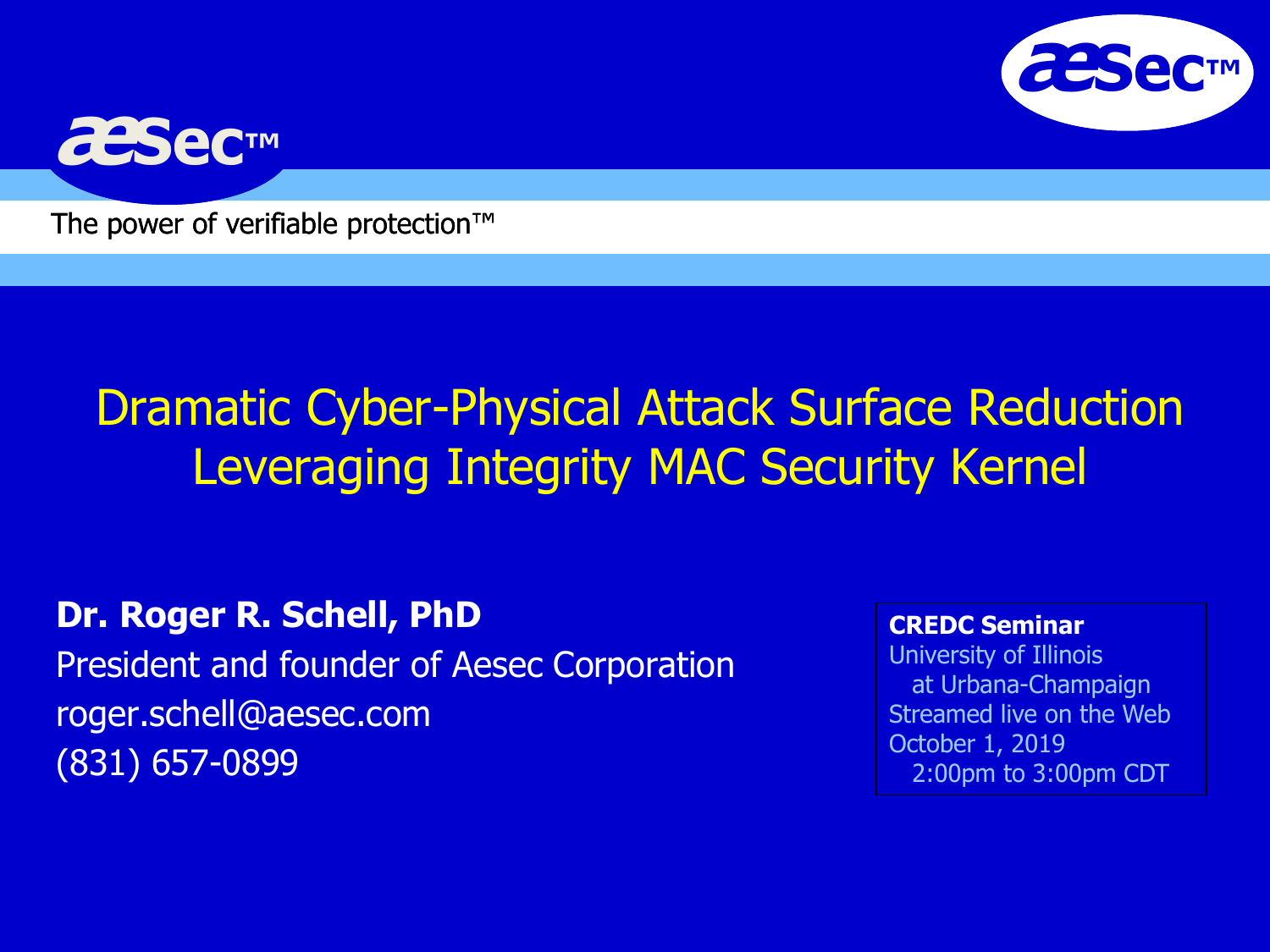

• Problem: national existential risk

• Available solution technology: security kernel

• EDS delivery path: PLC technology transfer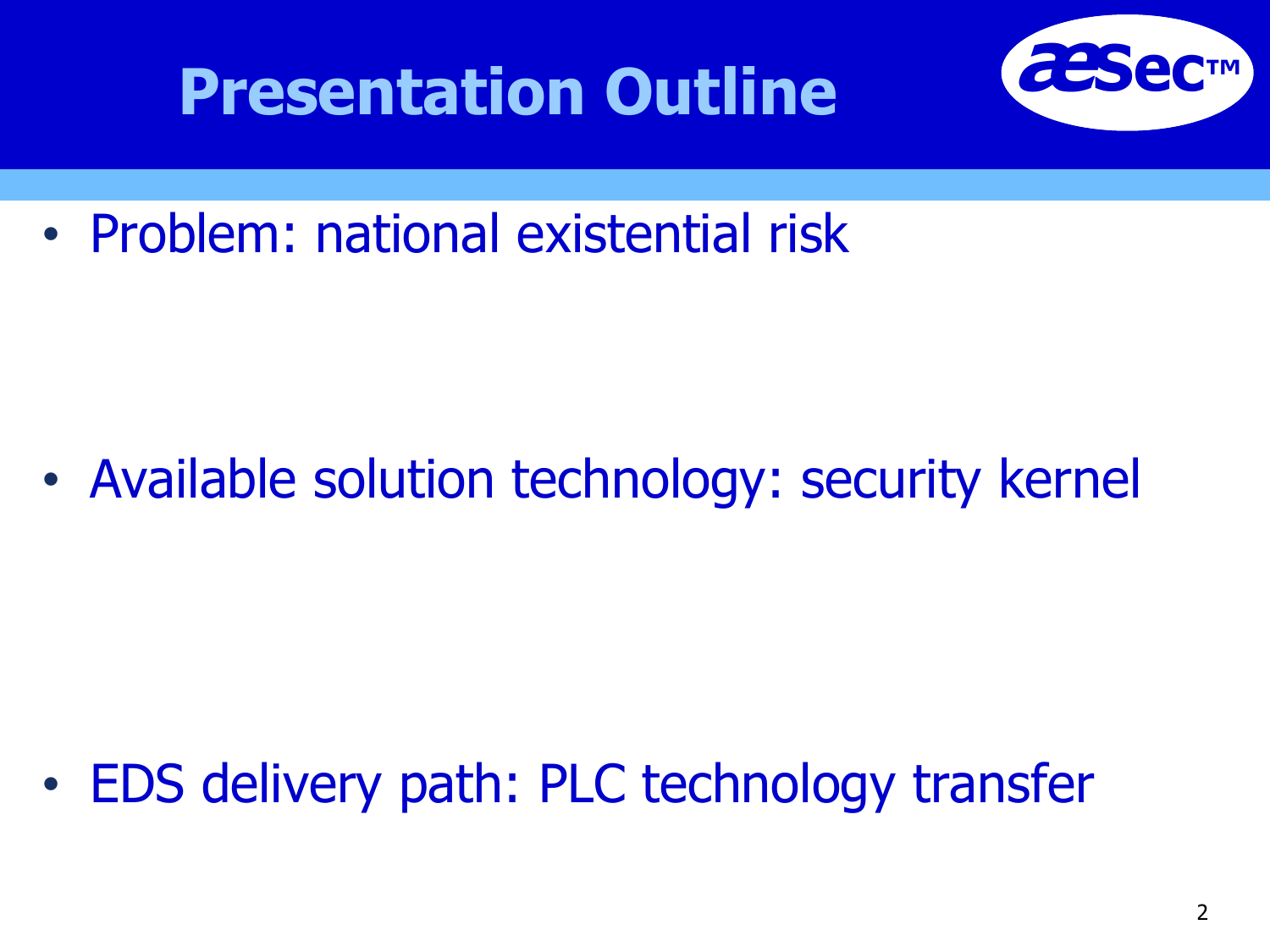

- Problem: national existential risk −Poor energy delivery systems (EDS) resilience −Vulnerable critical cyber-physical EDS components
- Available solution technology: security kernel

• EDS delivery path: PLC technology transfer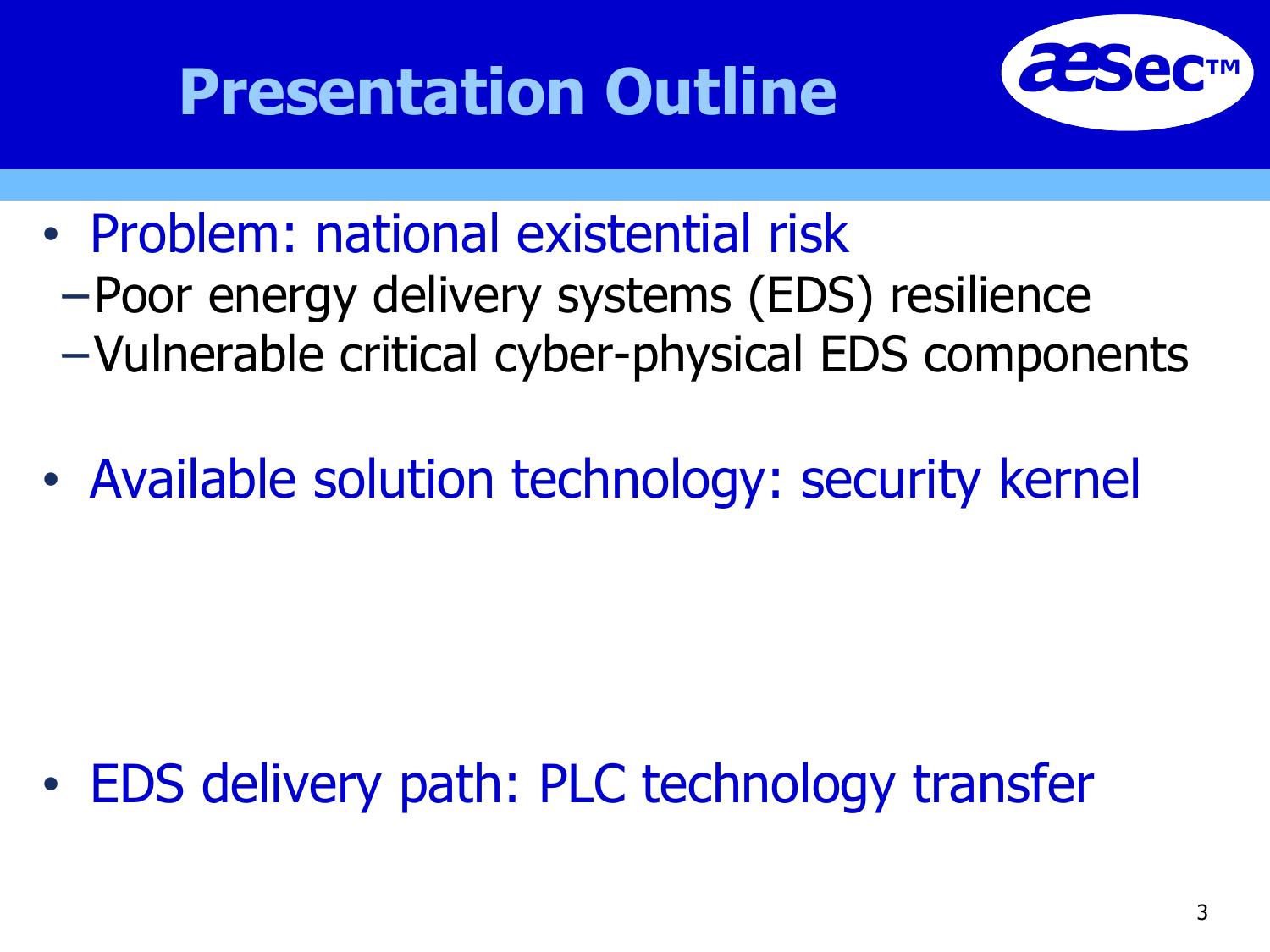# **National Existential Risk** Poor EDS Resilience



- Leon Panetta, former SecDef & CIA Director
	- −"Biggest nightmare is of a computer virus
		- that attacks and disables US infrastructure"
	- −"Could result in millions of lost lives" [Mar 2019]
- Both current and former Federal CISOs
	- −"what keeps them up at night"
	- −"Exposure of critical infrastructure to attacks
		- against industrial control systems [PLCs]" [Sep 2019]
- U.S. government claims Russian subversion −"power grid hackers left behind tools needed to
	- -later disrupt grid by shutting off vital systems." [Jun 2019]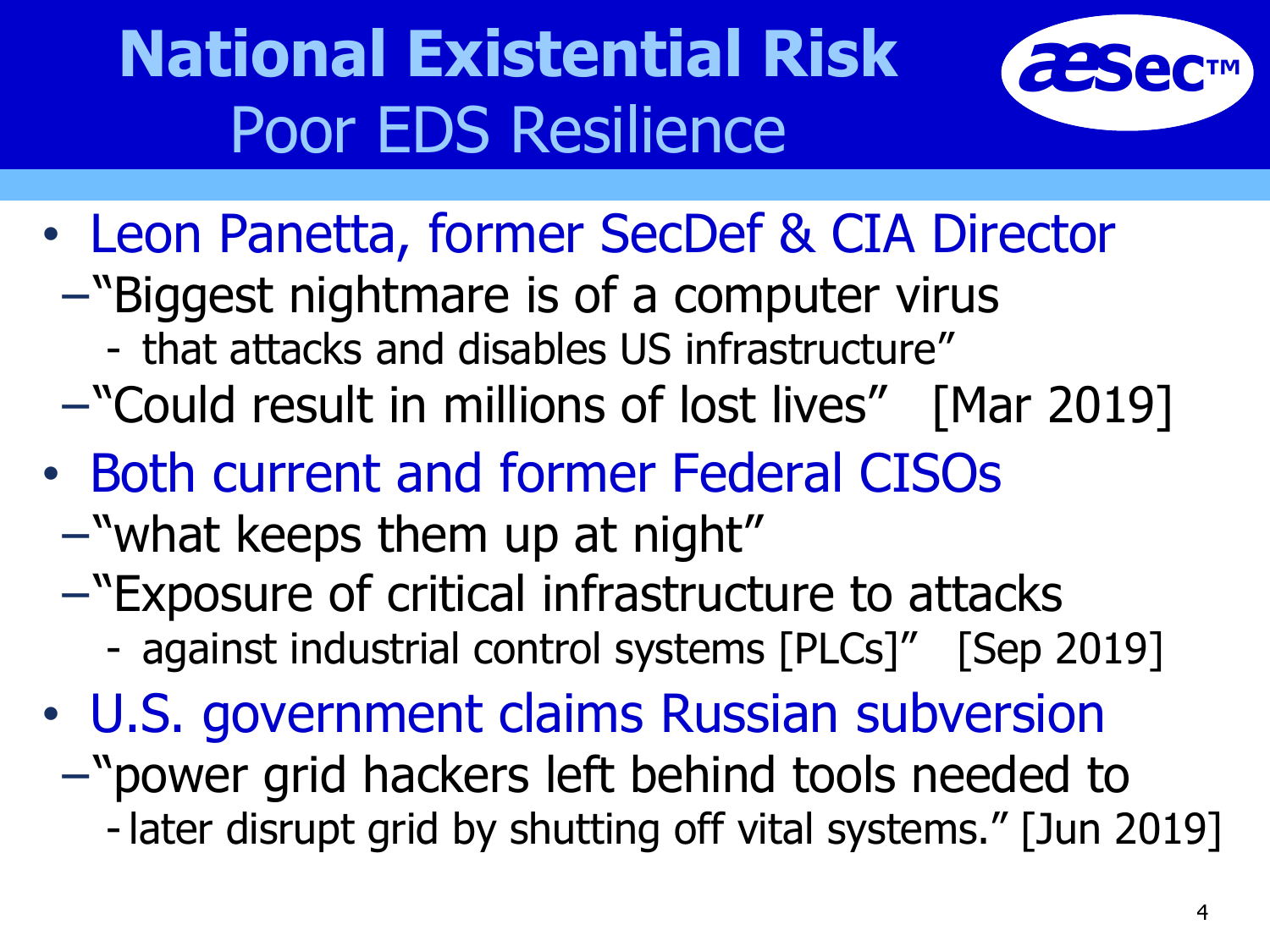# **National Existential Risk** Critical Device **Physical** Damage



- Computer systems all use operating system(OS) −Programmable Logic Controllers (PLC) have an OS
- Science: secure system requires trustworthy OS −Must withstand witted adversary cyber attacks
- EDS cyber physical PLCs use untrustworthy OSs
	- −One of a few common OSs none trustworthy
	- −Evident by stream of regular "security patches"
- Cyberattacks inflict permanent physical damage
	- −STUXNET destroyed Iranian enrichment centrifuges
	- −Crash Override for physical Ukraine EDS destruction
	- −Triton aimed for Saudi refinery destruction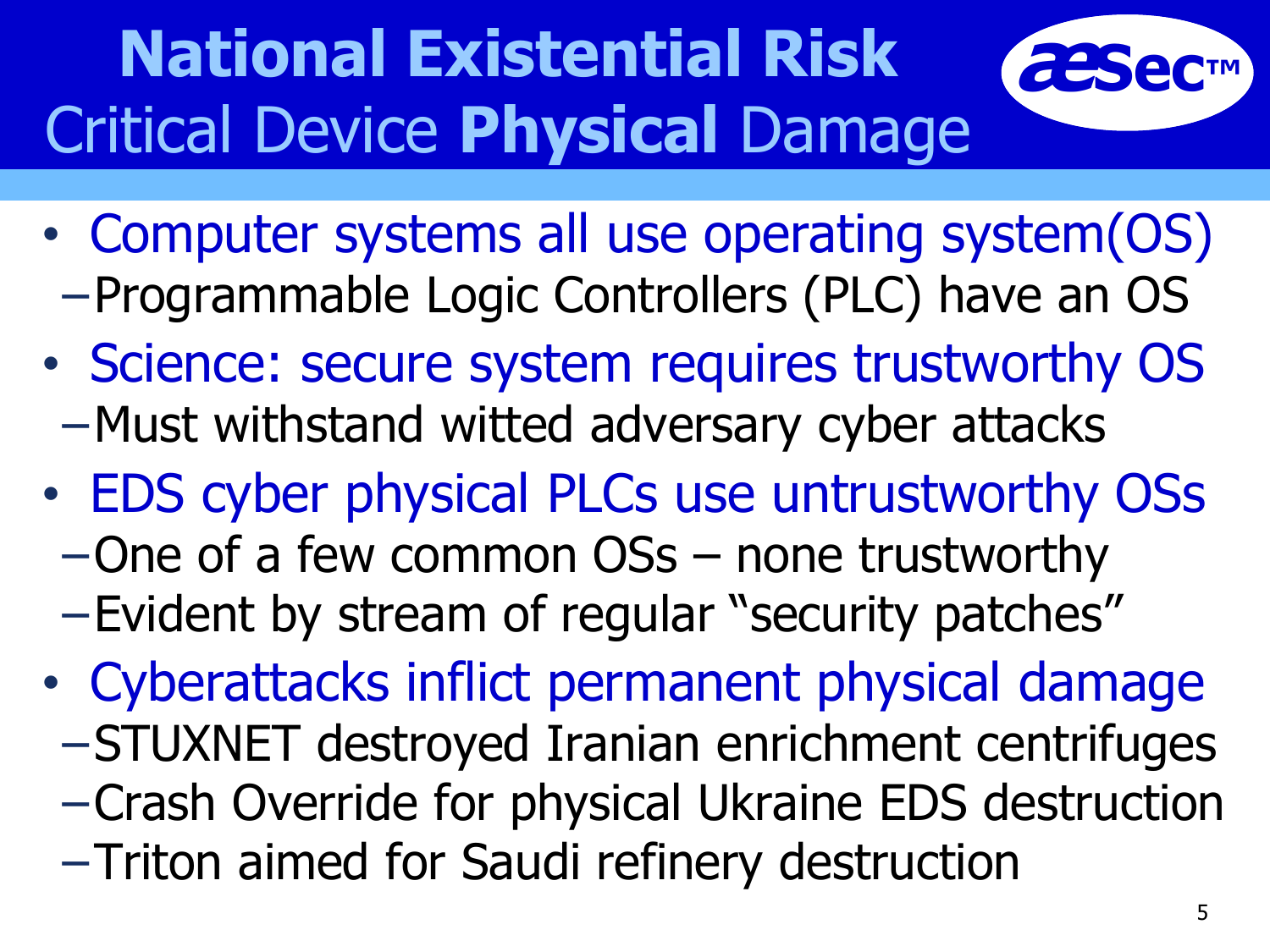

• Problem: national existential risk

• Available solution technology: security kernel

• EDS delivery path: PLC technology transfer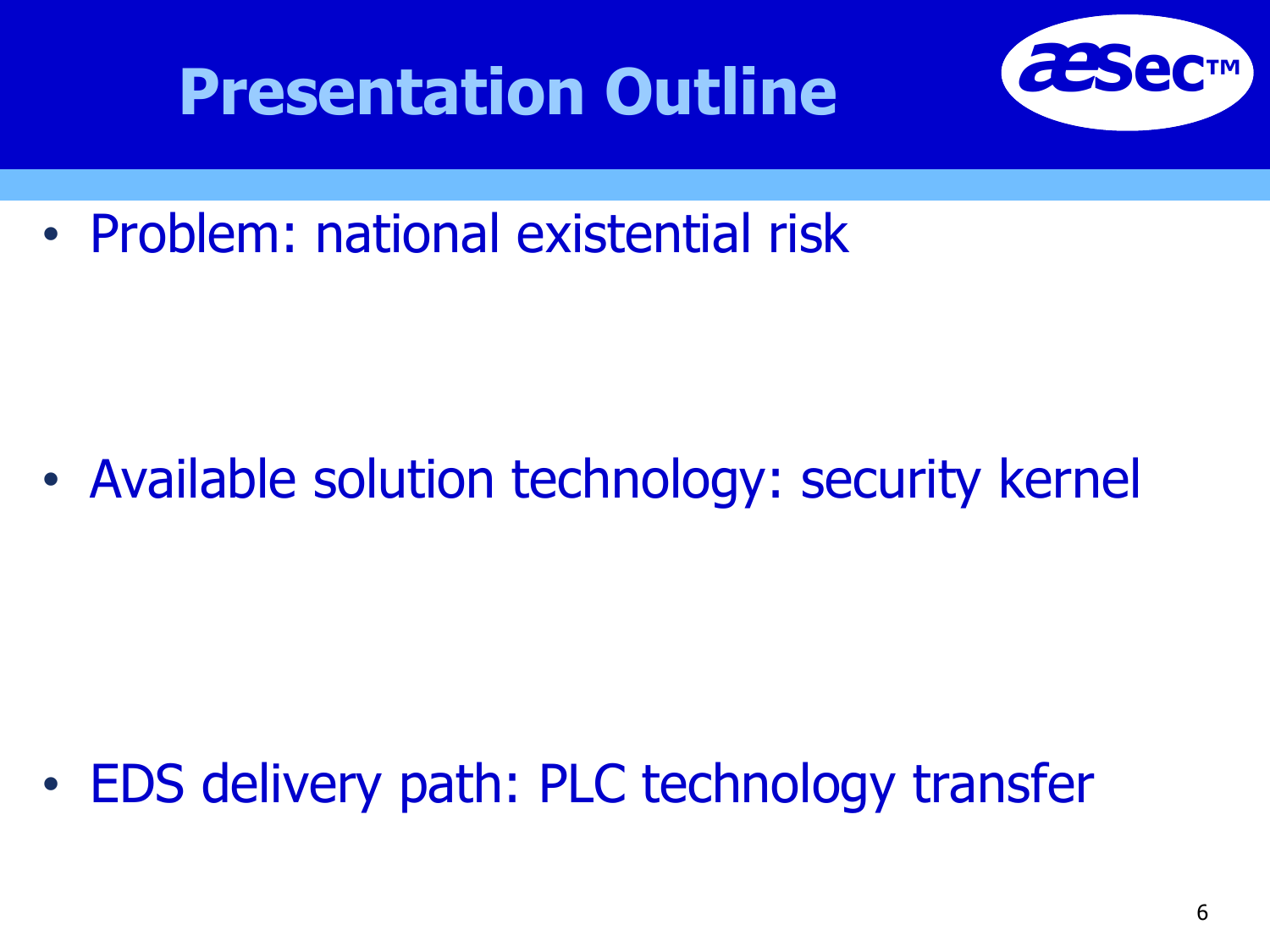# **Security Kernel Technology** Solution Concept Introduction



- Seminal (1972) concept description "a compact security 'kernel' of the operating system and supporting hardware – such that an **antagonist could provide the remainder** of the system without compromising the protection provided."
- Early (1983) IEEE article characterization "the security kernel approach provides controls that are effective against most internal **attacks** – including some that many **designers never consider**."
- Consistent history of mitigating attacks "half dozen security kernel-based operating systems ran for years (even decades) in the face of nation-state adversaries **without a single reported security patch** "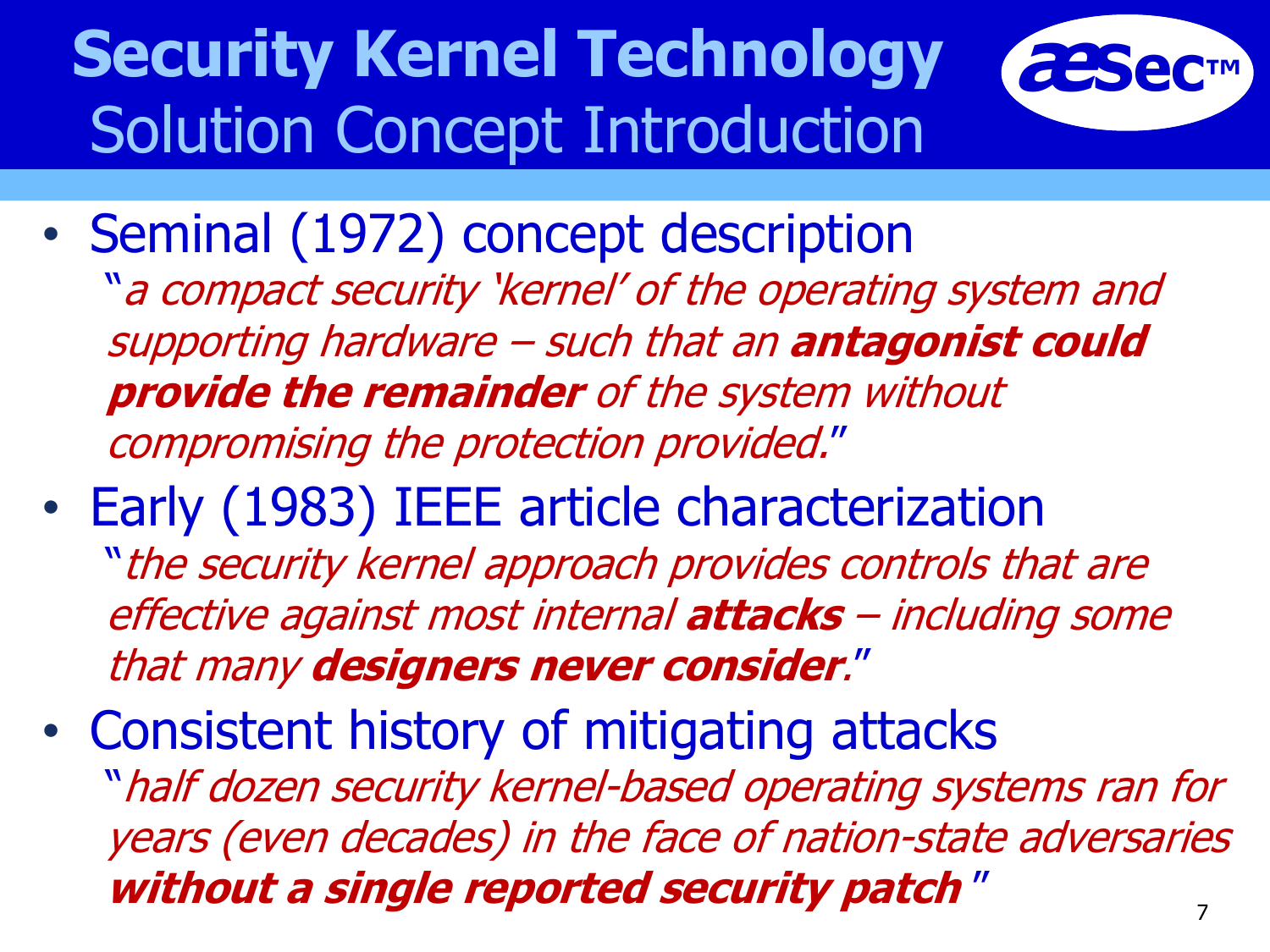## **Security Kernel Technology <sup>æ</sup>Sec™** Solution Concept Introduction



"The only way we know . . . to build highly secure software systems of any practical interest is the kernel approach." *--* ARPA Review Group, 1970s (Butler Lampson, Draper Prize recipient)

#### **Still true today. Codified in TCSEC Class A1**

TCSEC Glossary: '"**Security Kernel** - The hardware, firmware, and software elements of a Trusted Computing Base that **implement the reference monitor** concept."'

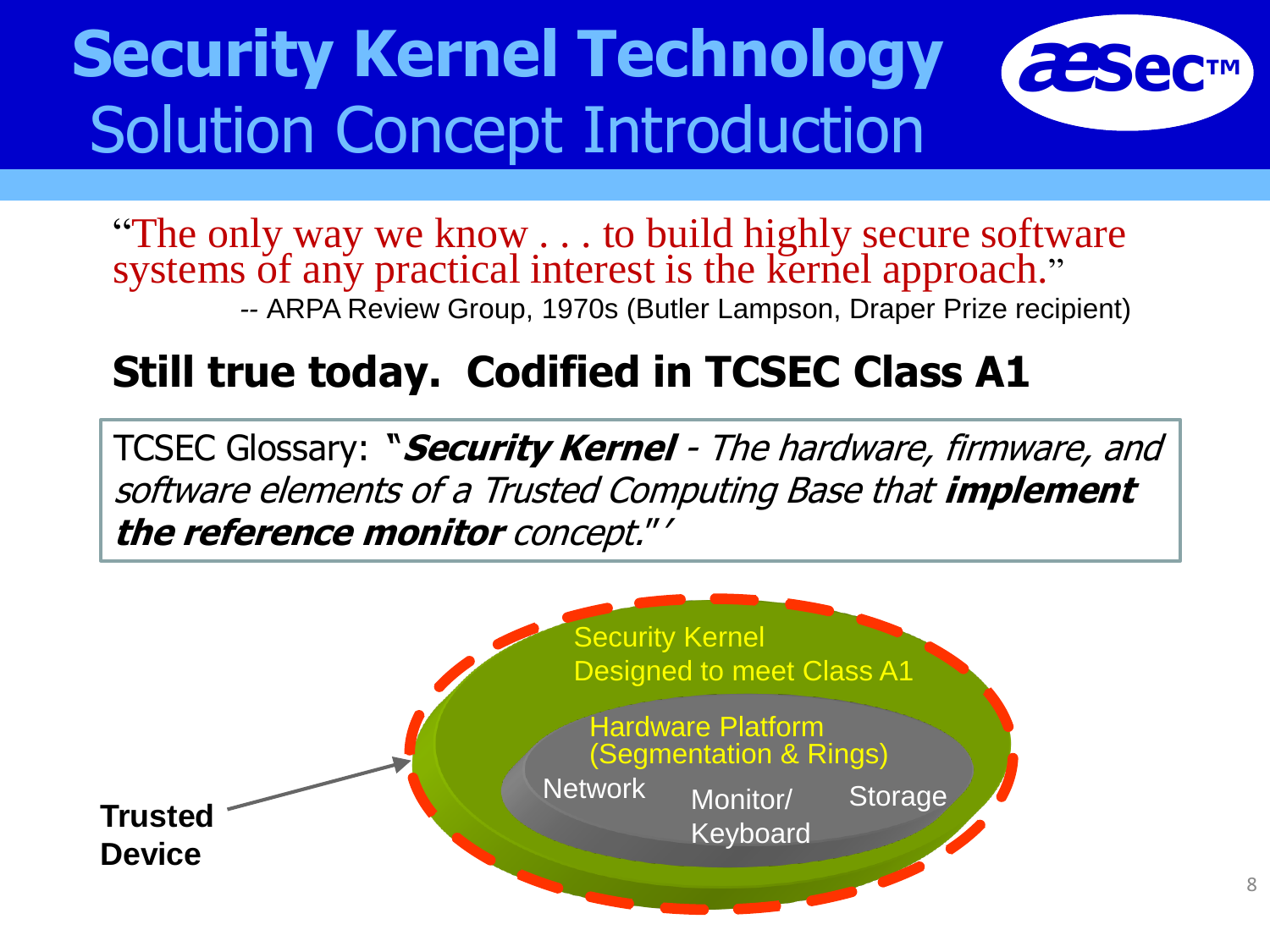### **Security Kernel Technology <sup>æ</sup>Sec™** Solution Concept Introduction



"The only way we know . . . to build highly secure software systems of any practical interest is the kernel approach." *--* ARPA Review Group, 1970s (Butler Lampson, Draper Prize recipient)



**Truly a paradigm shift: no Class A1 security patches for kernel in years of use**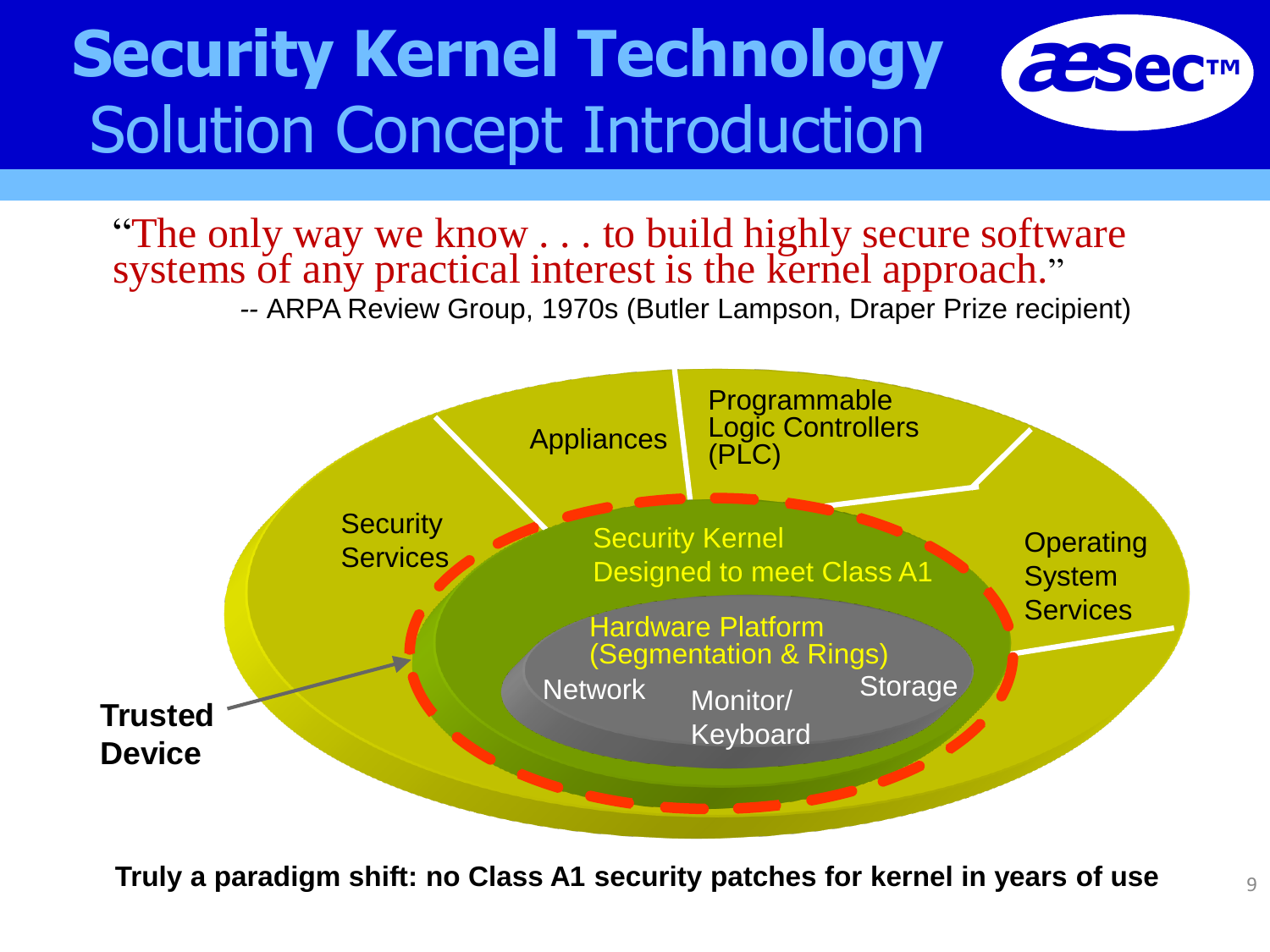## **Security Kernel Technology** NIST Calls Out Solution Concept

- NIST calls out "kernel" in flagship SP-800-160v1 −"Electric Grid – Industrial/process control systems"
- PLC typically controls critical physical component "Trustworthy components within ICS, including for example, highly assured, **kernel-based** operating systems in **Programmable Logic Controllers**" [PLC]
- Kernel MAC controls integrity security domains "can help achieve a high degree of system **integrity** and availability through **domain** separation with control over cross-domain flows and use of **shared** resources. "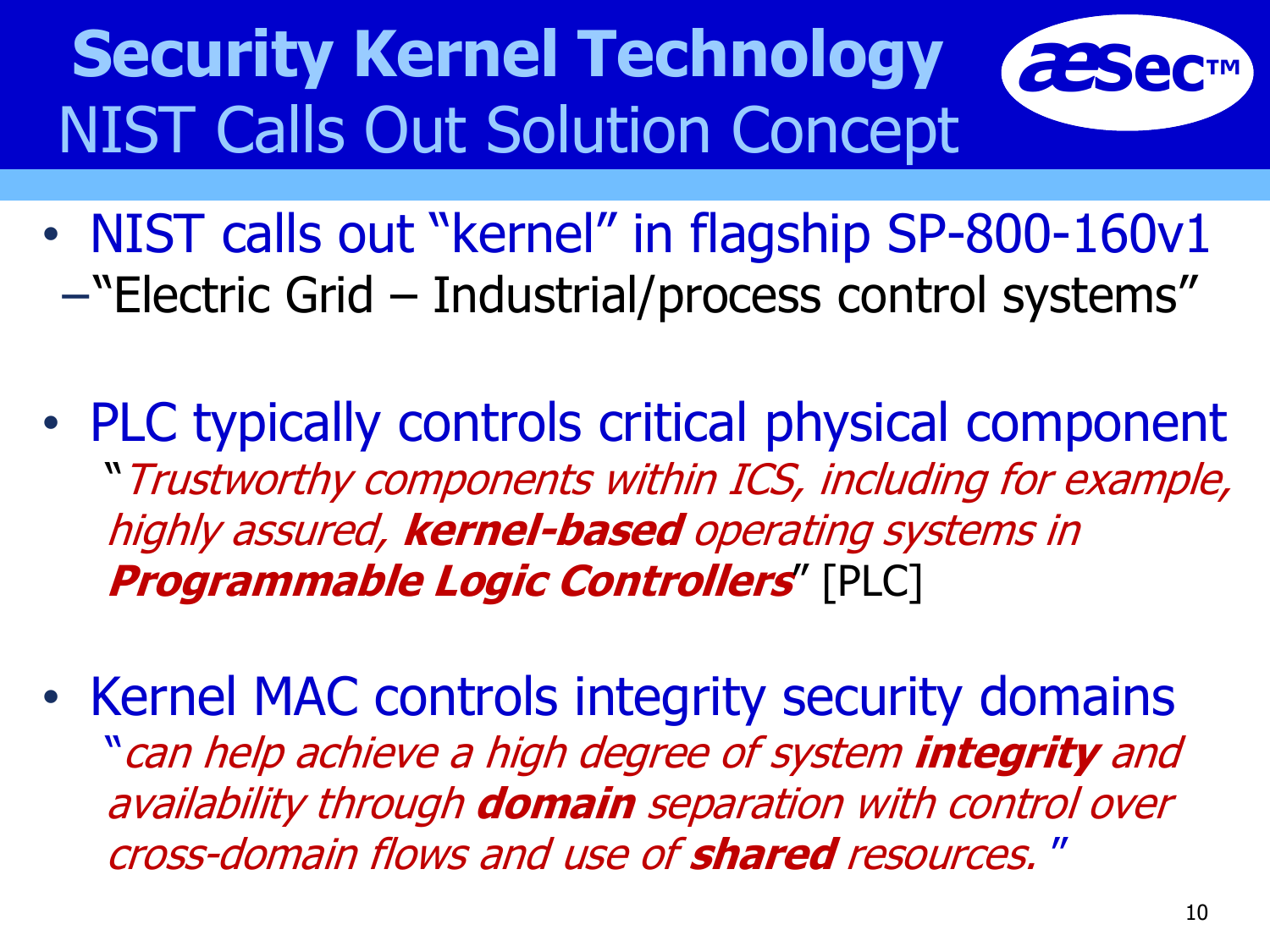# **Security Kernel Technology** Strategic Approach to Protection

- Controlled sharing between integrity domains −Enforce Mandatory Access Controls (MAC) policies
- Verifiable Design required for MAC enforcement
	- −**Add on** security by test and analysis has failed
		- Threat/vulnerability detection & response never finish
	- −**Build in** security by Construction is successful
		- Reference Monitor basis of the TCSEC Class A1 approach
- Mitigate subversion, e.g., malware (STUXNET)
- −To protect distribution of software & commands - Protect installed code, configuration settings & data
- All three required for Secure Operating System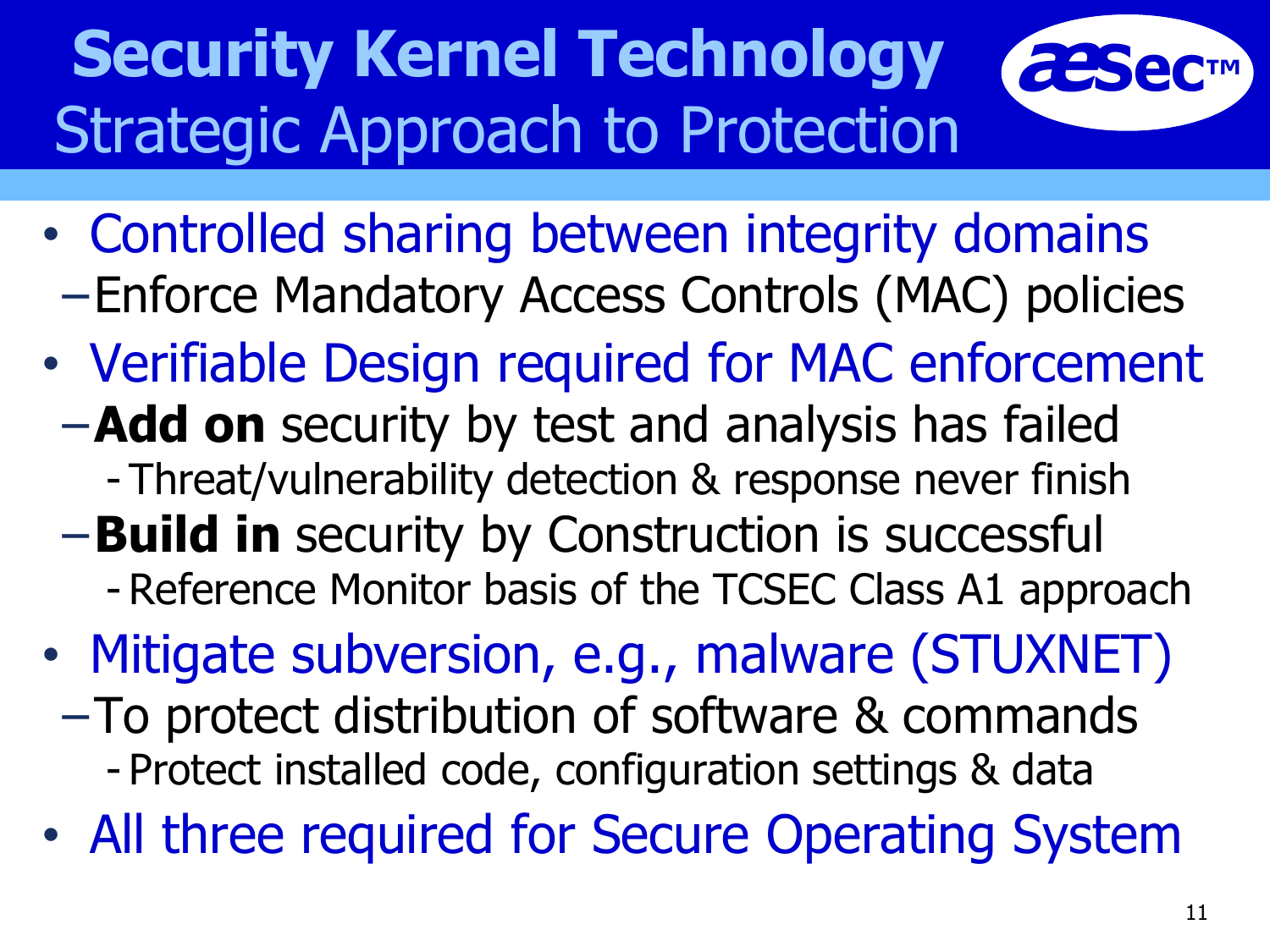#### **Security Kernel Technology** Cyber Defense Triad



- MAC policies required −To secure information flows
- Reference Monitor
	- −Only known verifiable protection technology
- Deal with Subversion
	- −tool of choice for witted adversaries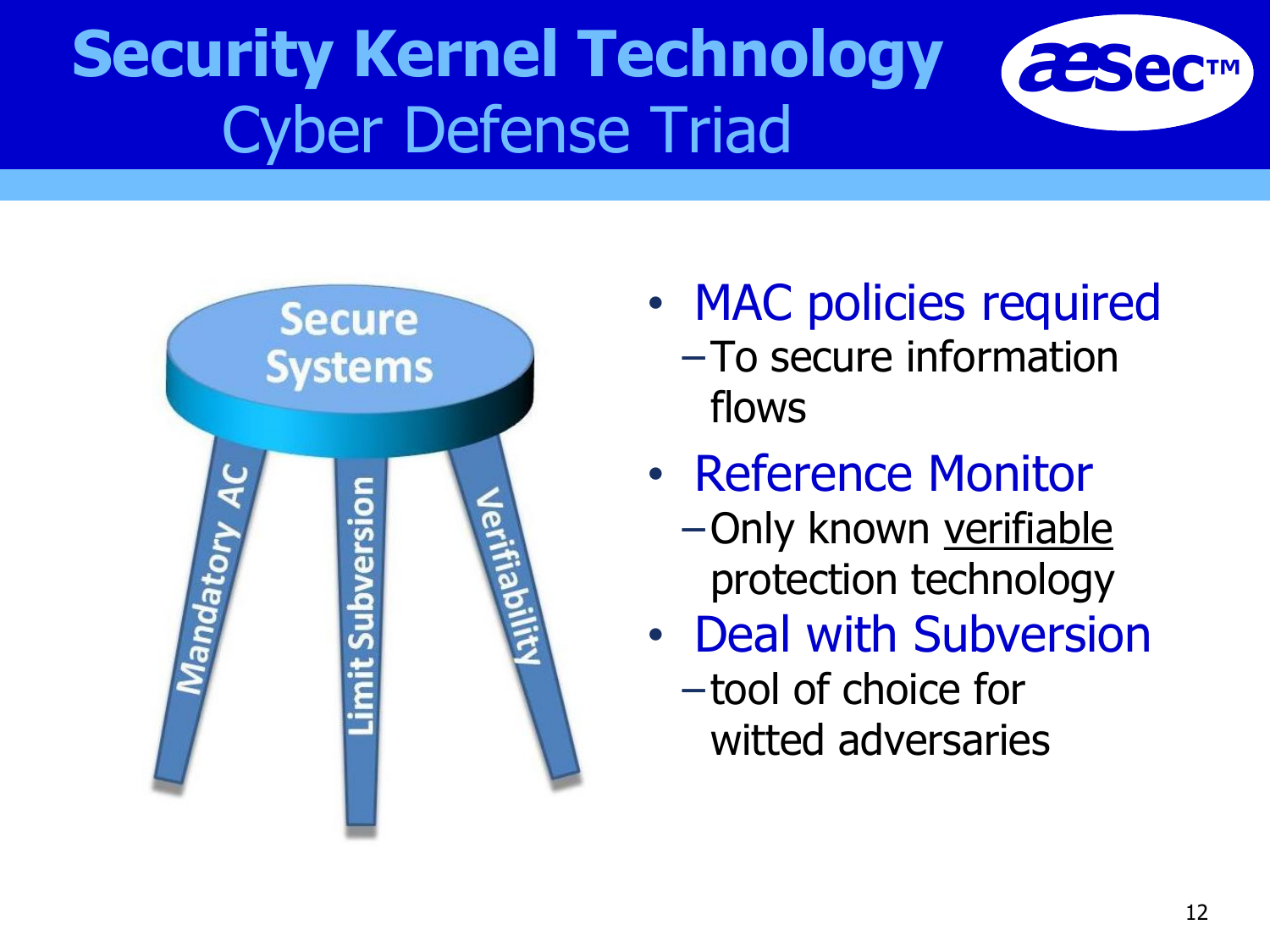

• Problem: national existential risk

- Available solution technology: security kernel −Integrity Mandatory Access Controls (MAC) policy −Verifiable design for MAC enforcement −Mature subversion mitigation
- EDS delivery path: PLC technology transfer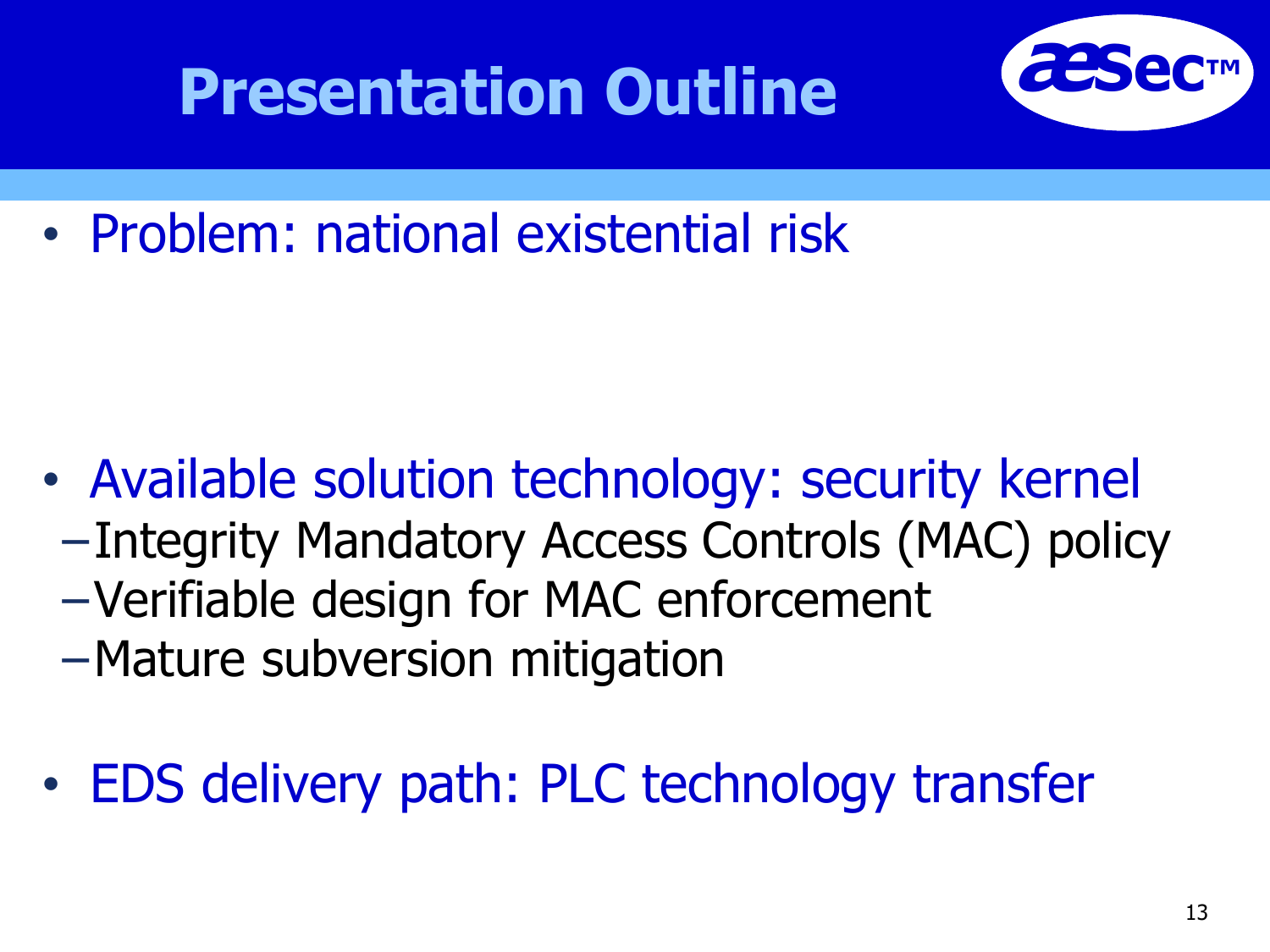# **Integrity MAC policy** OpenPLC Prototype Approach



- Four distinct **hierarchical** integrity domains
- 1. Cyber physical system (CPS) control
	- − **Only** domain with I/O access to physical hardware
	- − Enforces "Pierson Safe Region" for physical device
- 2. Supervisory Control and Data Acquisition
	- − SCADA domain main PLC "Logic Loop"
- 3. Distributed control
	- −Integrity-protected network interfaces
- 4. Untrusted public networks (e.g., Internet)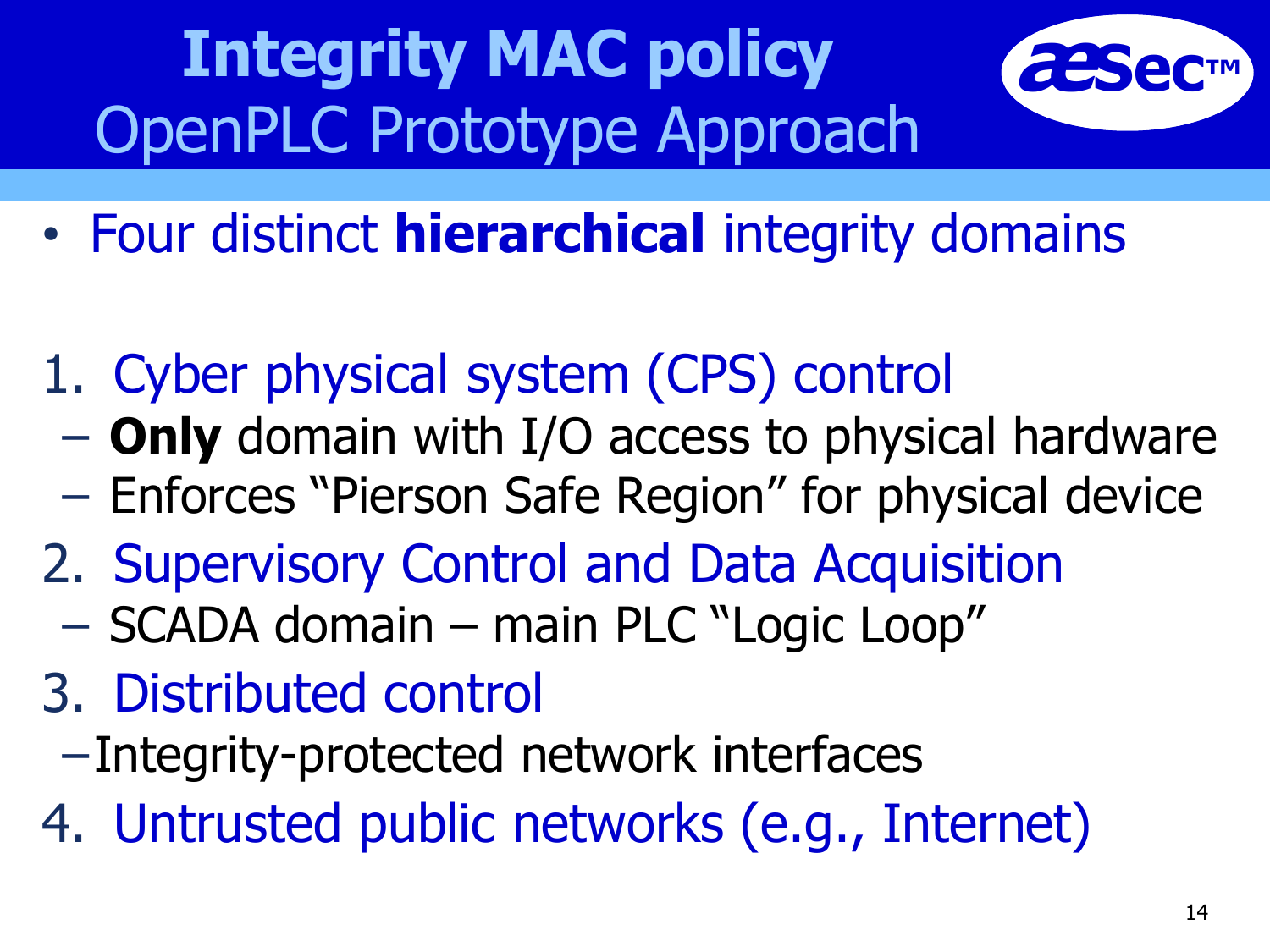## **Integrity MAC policy MAC Reduces Attack Surface**





- Network access of any kind gives adversaries a huge attack surface
- Distributed control is vulnerable to insider attack
- SCADA and other adaptable control systems can be sabotaged
- Cyber Physical Control requires protection of Safe Regions that only **Mandatory Access**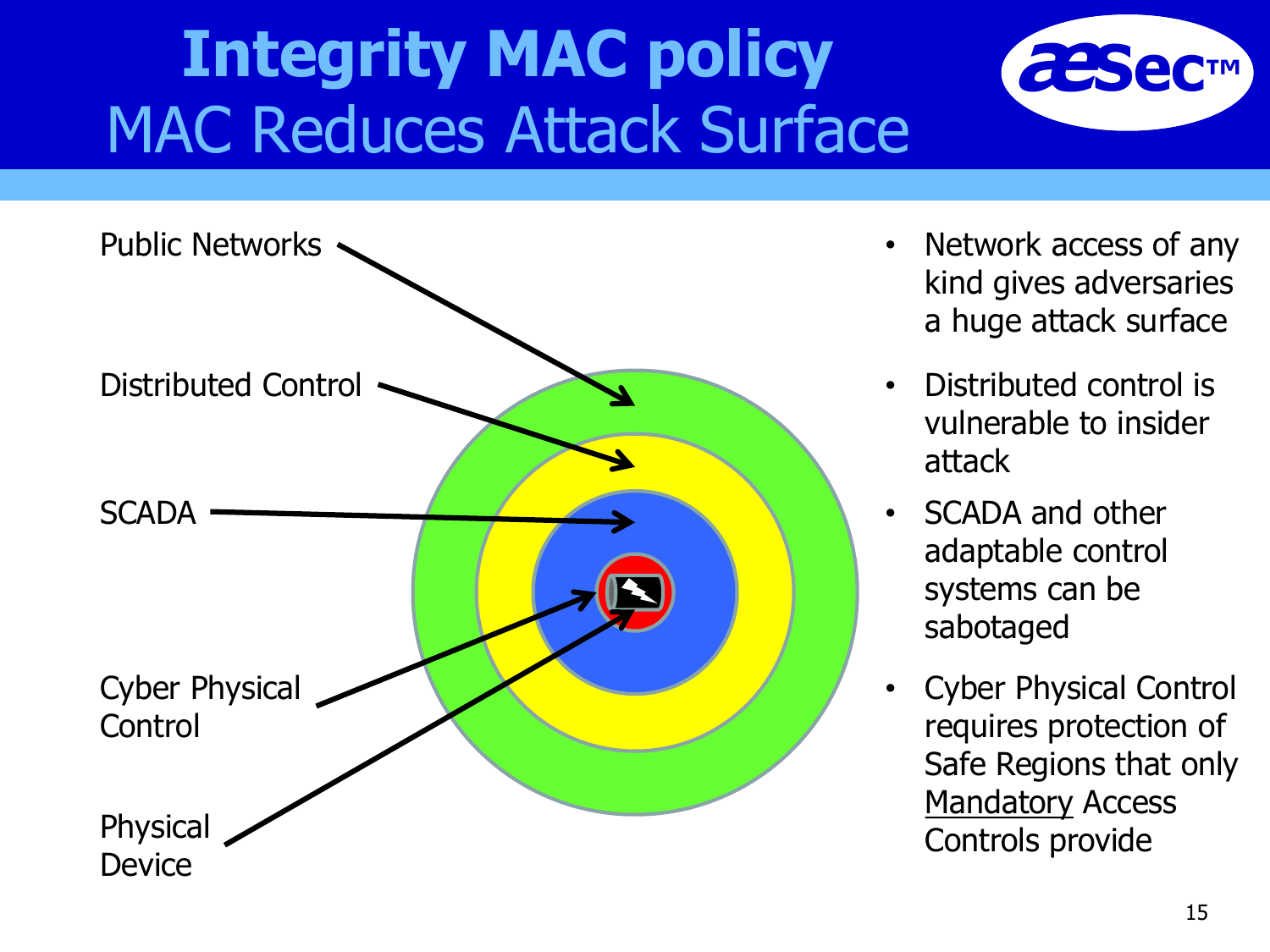# **Integrity MAC policy <sup>æ</sup>Sec™** Prototype OPLC Integrity Domains



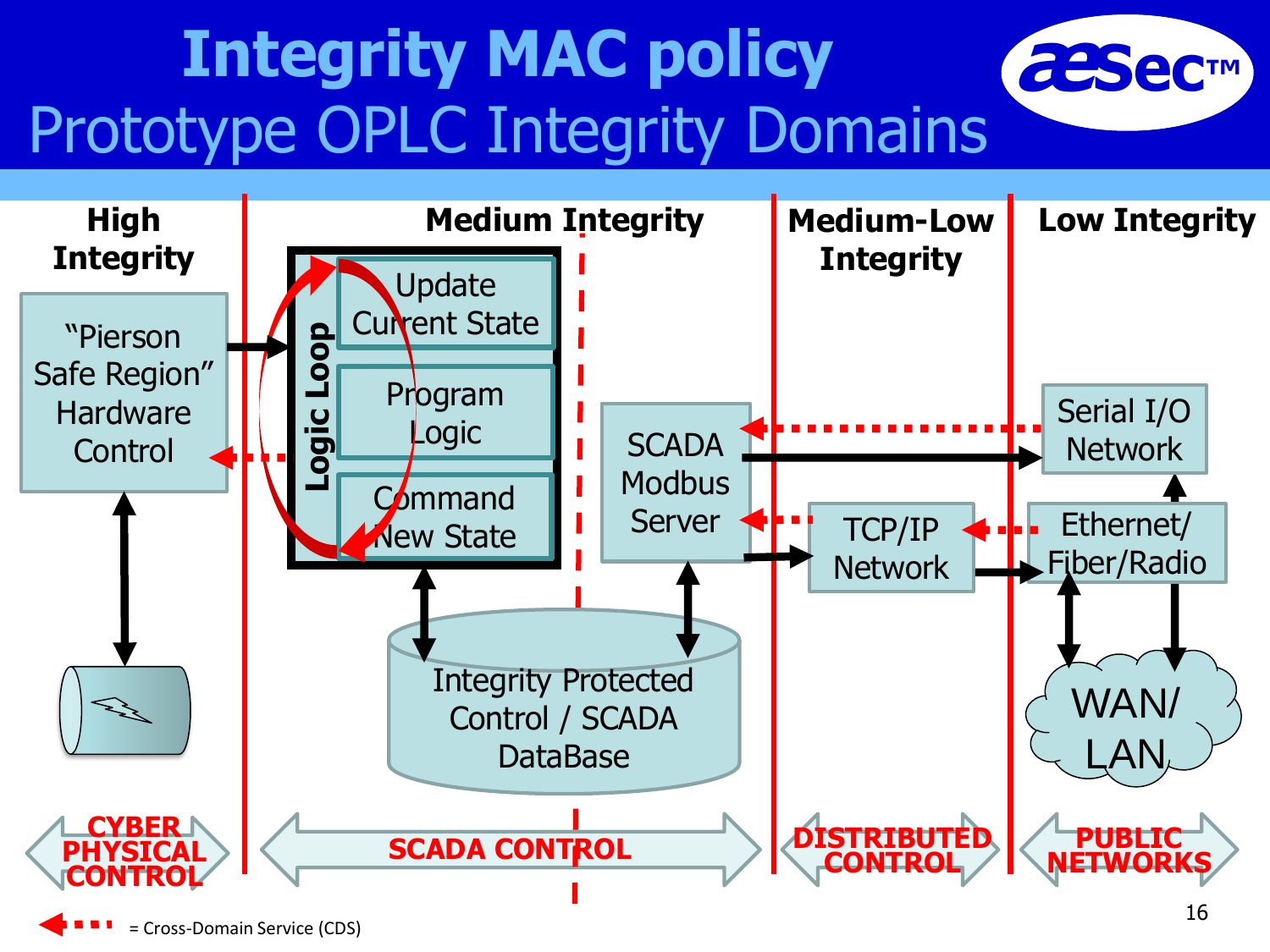# **Integrity MAC policy ●** *EESec***™** OPLC Physical CPS Device Control



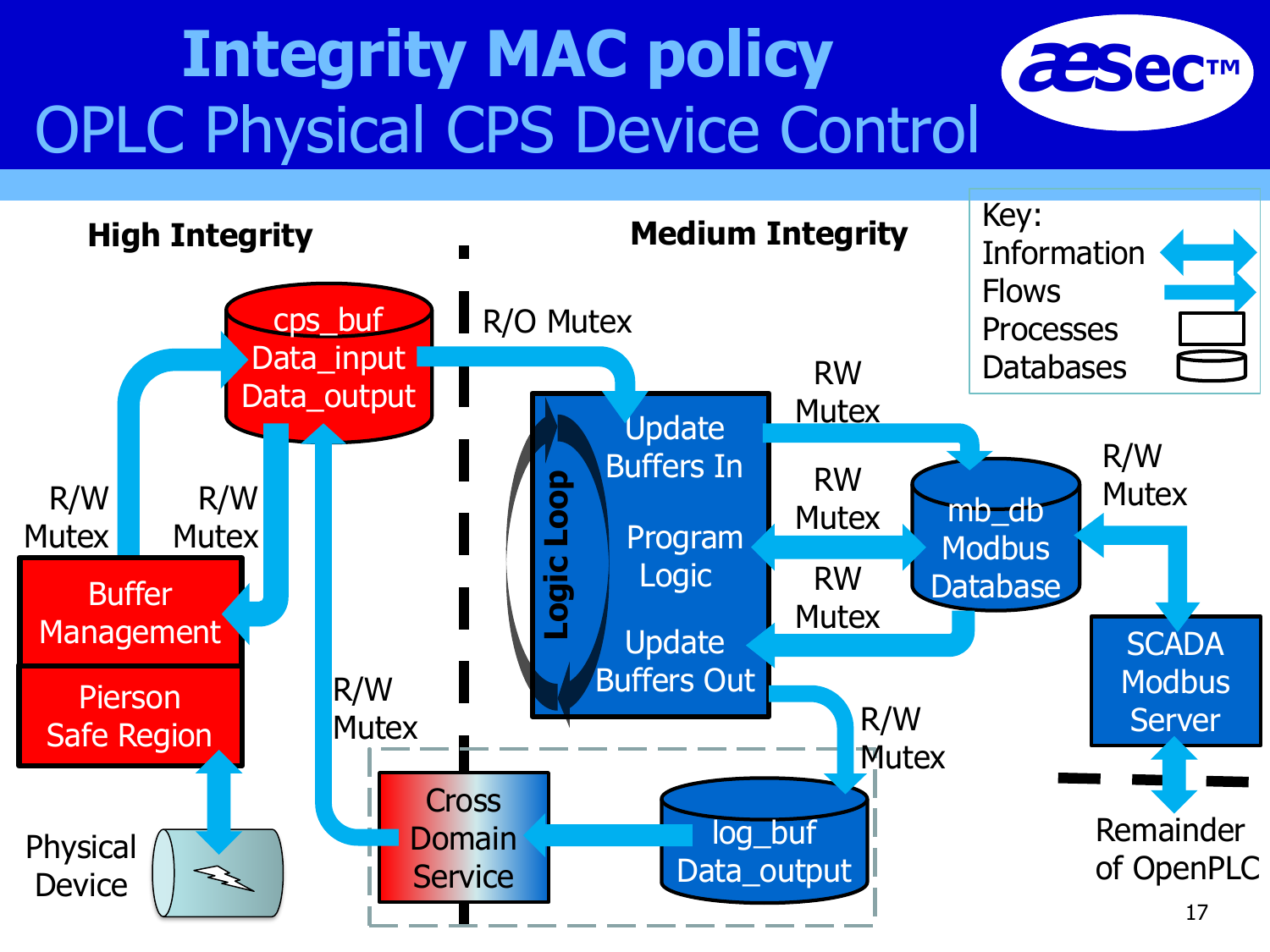

• Problem: national existential risk

- Available solution technology: security kernel −Integrity Mandatory Access Controls (MAC) policy −Verifiable design for MAC enforcement −Mature subversion mitigation
- EDS delivery path: PLC technology transfer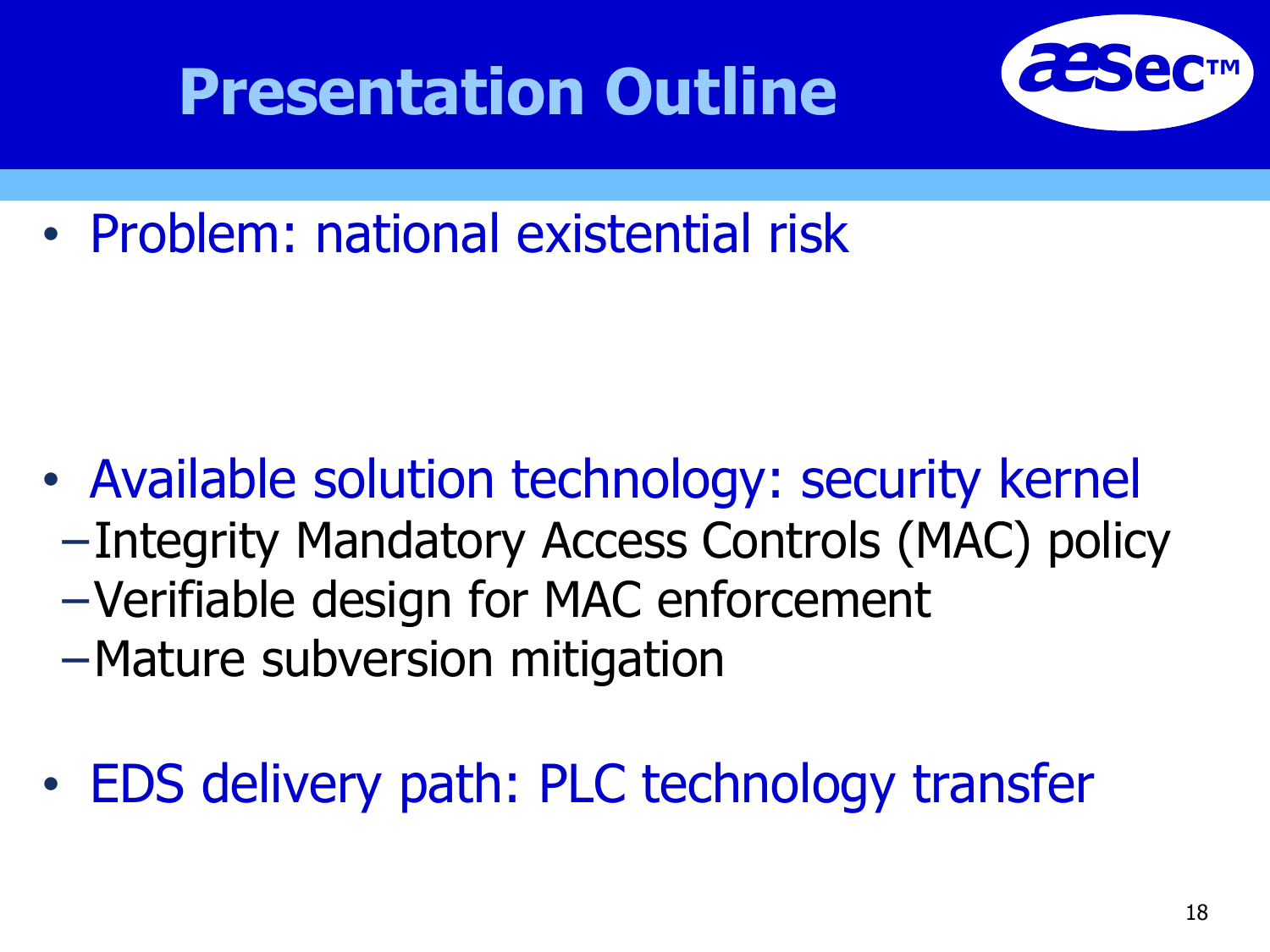**Werifiable Design for MAC** NIST: Reference Monitor Concept



- NIST highlights in flagship SP-800-160v1 −"Trustworthy Secure System Development "
- Reference Monitor Concept "provides an abstract security model of the **necessary and sufficient** properties that must be achieved by any system mechanism claiming to securely enforce **access controls**."
- Security Kernel **defined** as its implementation
- Integrity-MAC is access control policy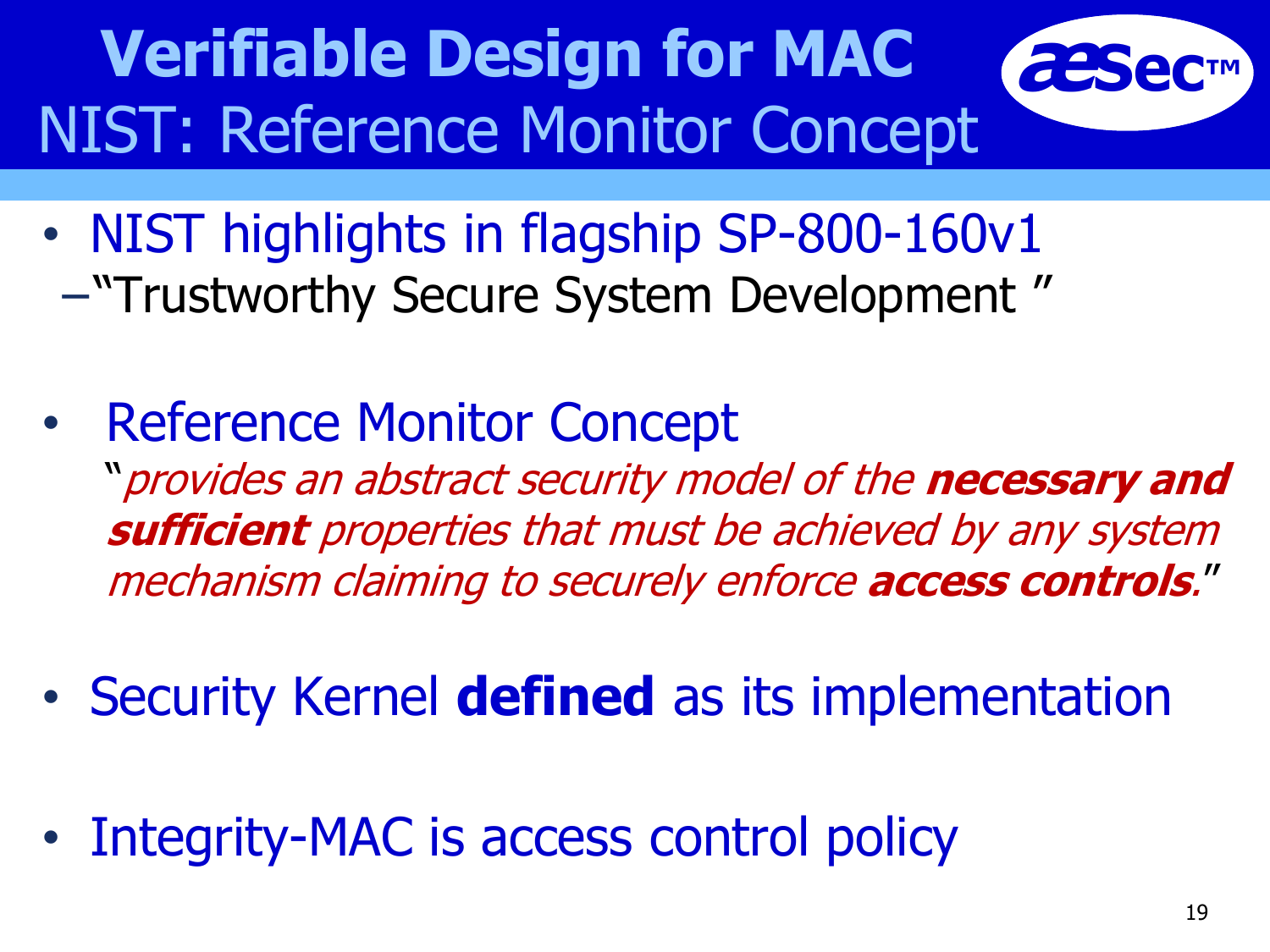#### **Verifiable Design for MAC** ● *æ***<br>Sec™** Secure by Construction



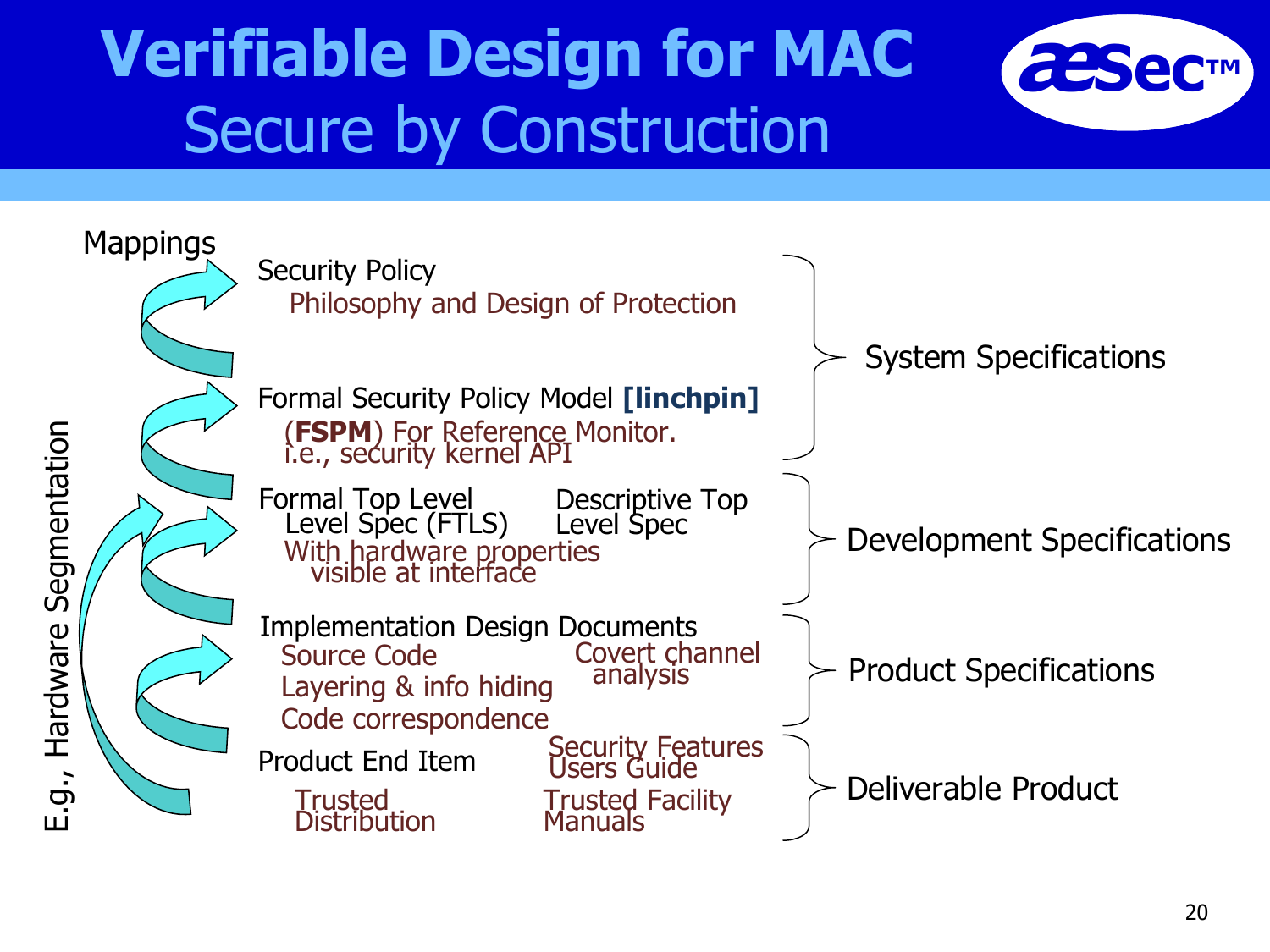## **Werifiable Design for MAC** Ineffective Shortcuts



- Reference Monitor & **FSPM** are long, hard work −Omitted by unwary/lazy for "plausible" shortcuts
- "Verified OS" for functionality, not policy FSPM −Example: seL4 – need to verify info flow outside OS
- "Partition Kernel" lacks FSPM for kernel API −Example: MILS – explicitly excludes from kernel
- "Verified capability hardware" missing a FSPM −Examples: DARPA-sponsored CRASH and CHERI
- Static code analysis lacks FSPM for API of OS −Example: LDRA Testbed
- Shortcuts cannot **enforce** Integrity MAC for PLC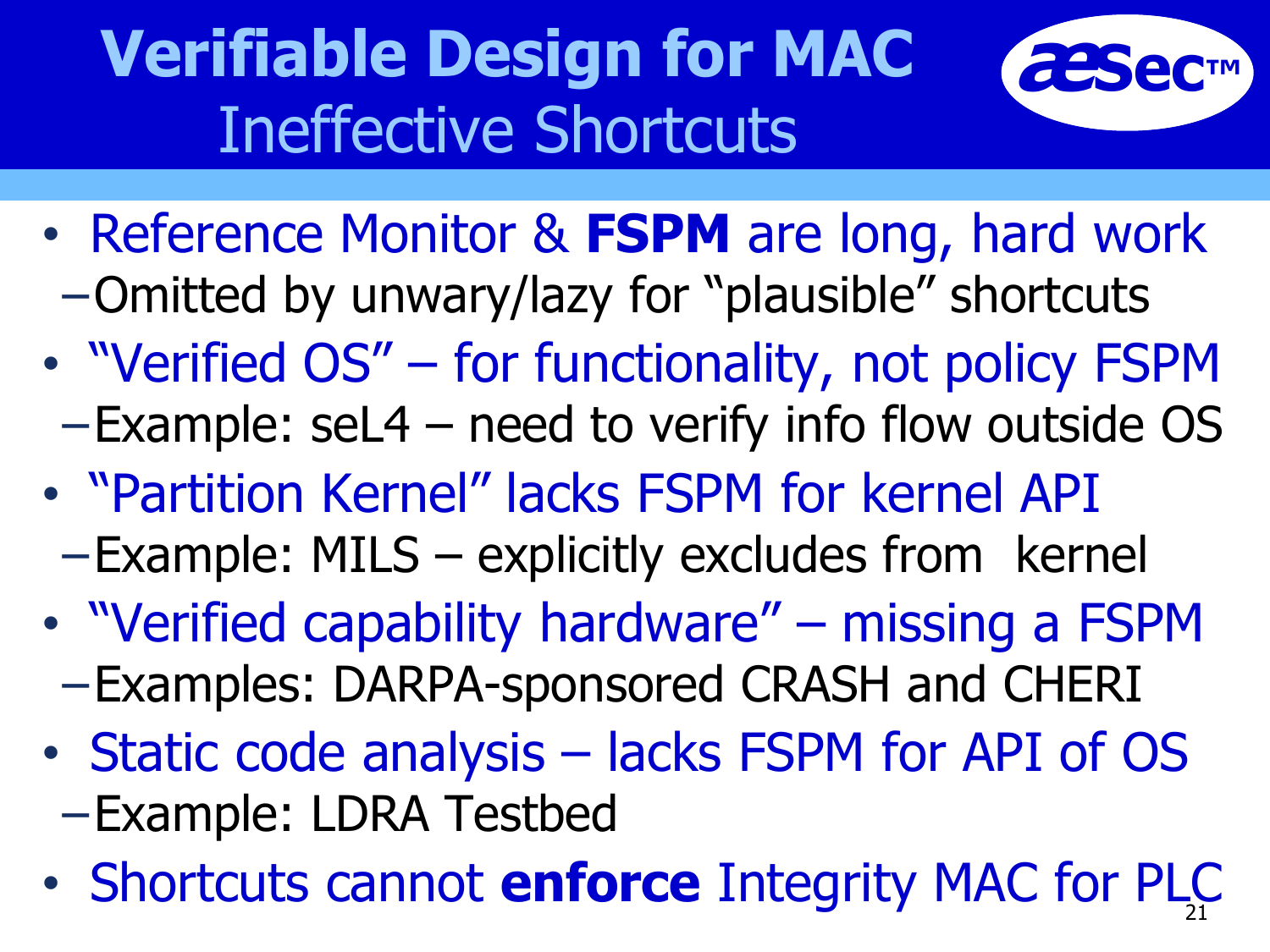## **Verifiable Design for MAC** ● *æ***sec™** Reproducible Research Setup





Concentric ring diagram taken from Intel® 64 and IA-32 Architectures Software Development's Manual, Volume 3A: System Programming Guide, Part 1, (order number 253668)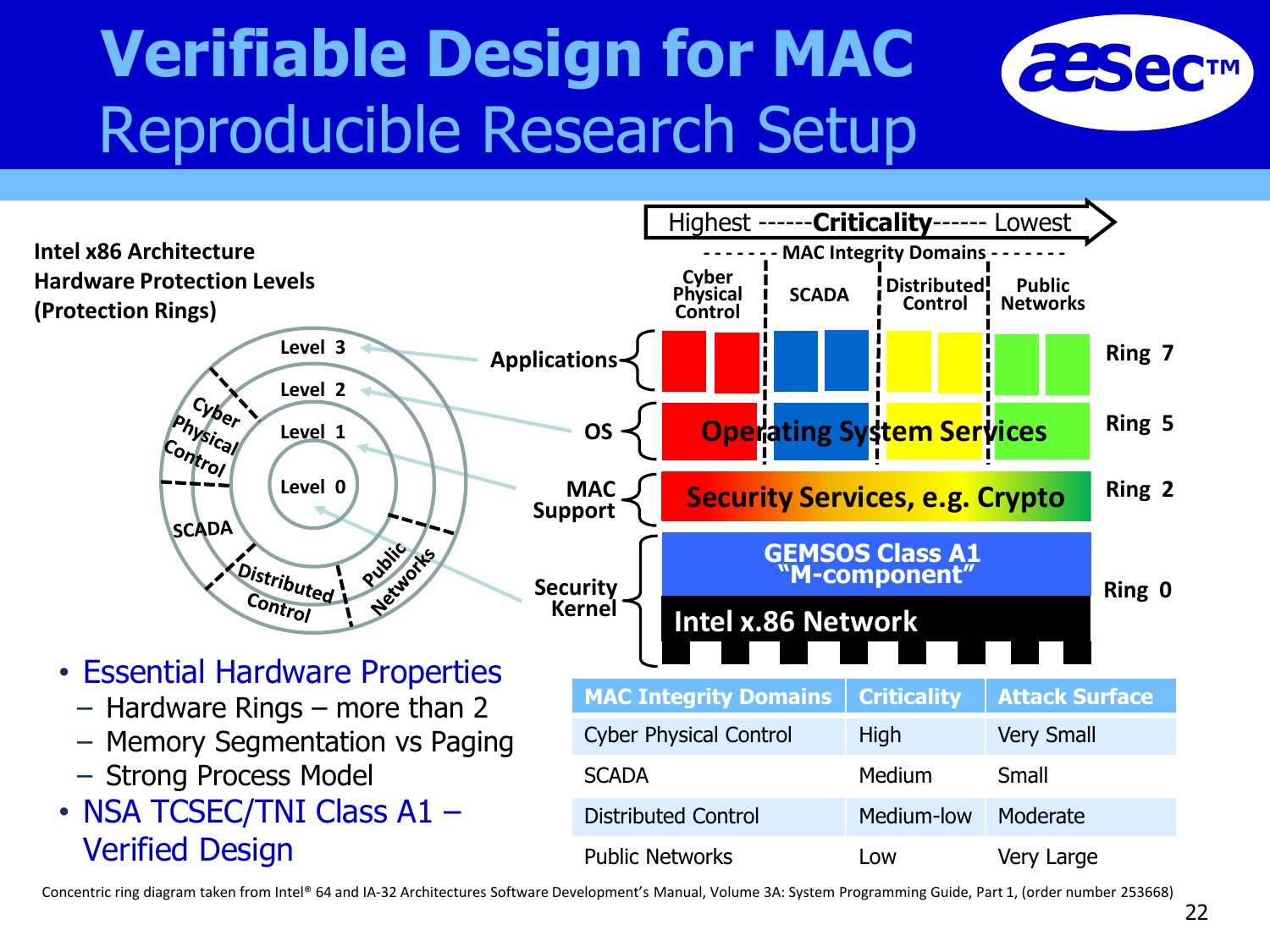

• Problem: national existential risk

- Available solution technology: security kernel −Integrity Mandatory Access Controls (MAC) policy −Verifiable design for MAC enforcement −Mature subversion mitigation
- EDS delivery path: PLC technology transfer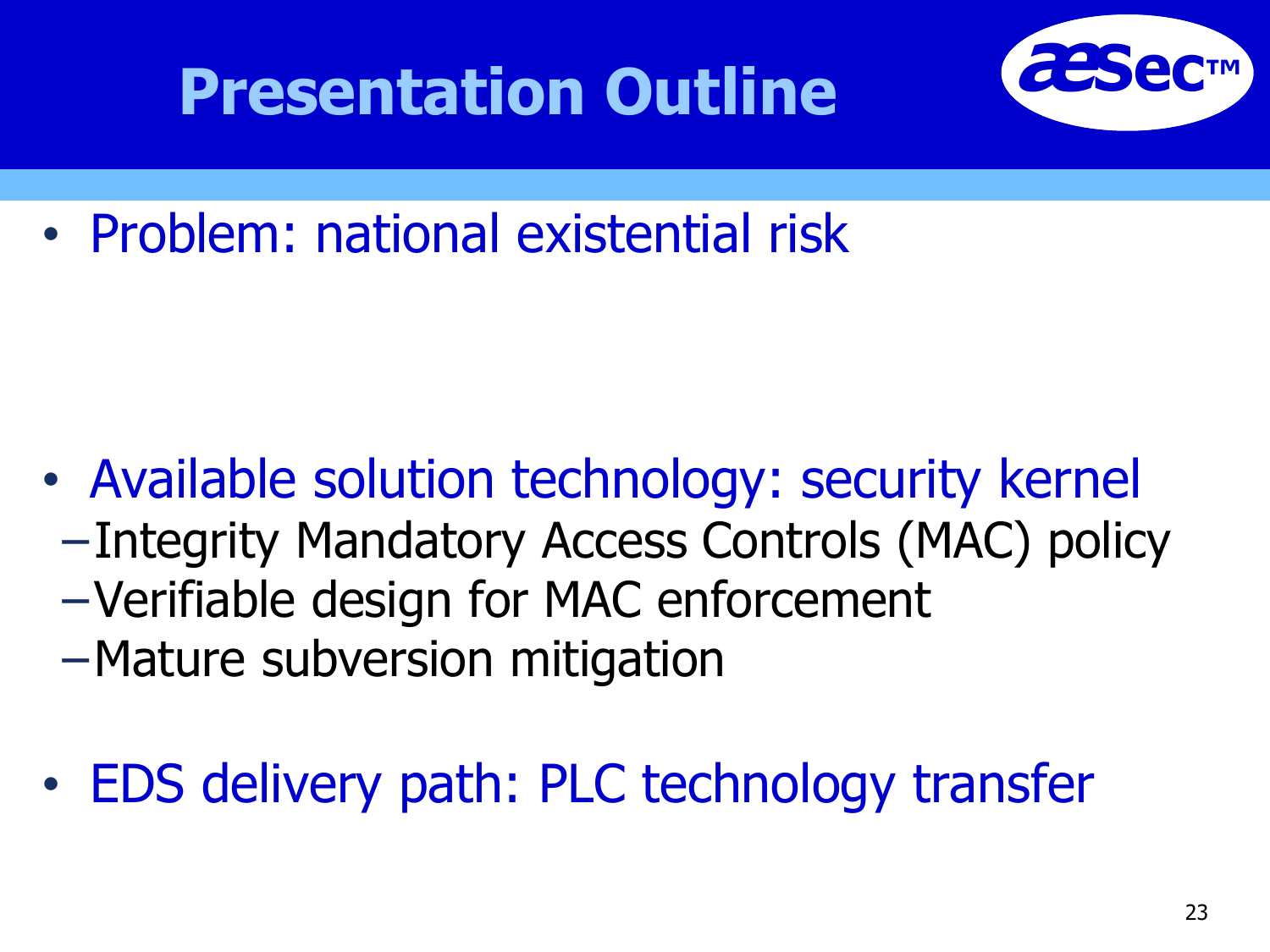#### **Mature Subversion Mitigation** NIST: Class A1 for Subversion

- NIST cites "Class A1" in flagship SP-800-160v1 −"Application . . . to Commercial Products"
- Products are worked examples and use cases "highly trustworthy components and systems that have been verified to be highly resistant to **penetration** from determined adversaries"
- TCSEC **Class A1** distinguished

"by substantially dealing with the problem of **subversion** of security mechanisms."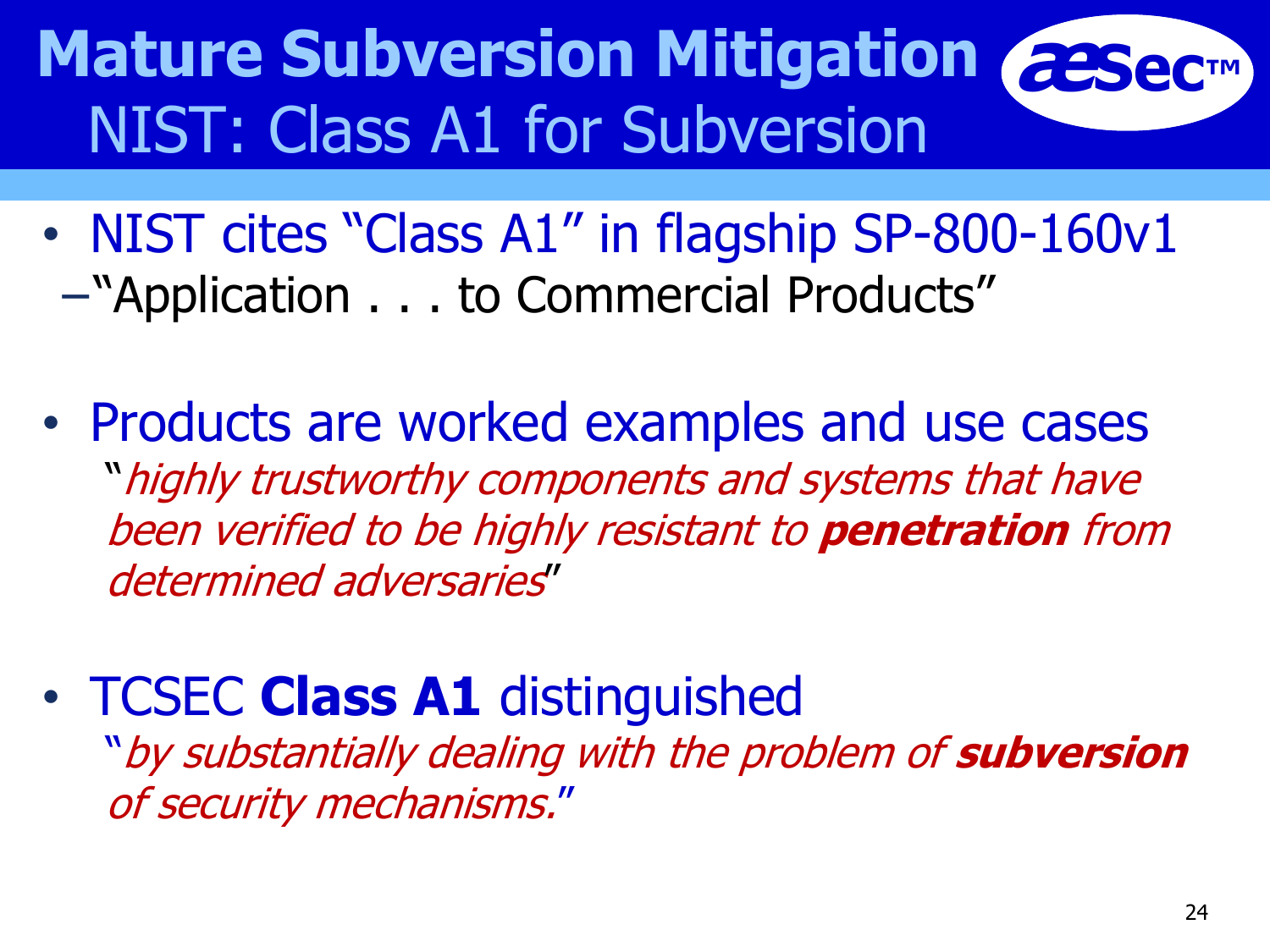#### **Mature Subversion Mitigation ●●●** Trusted Device Protects Itself

- Trusted Boot for software/configuration settings
- Vet Trusted Devices for unauthorized behavior
- Code Correspondence stop "dead code" malware
- Trusted Distribution avoids supply chain attacks
- Media integrity mitigates "parking lot" attacks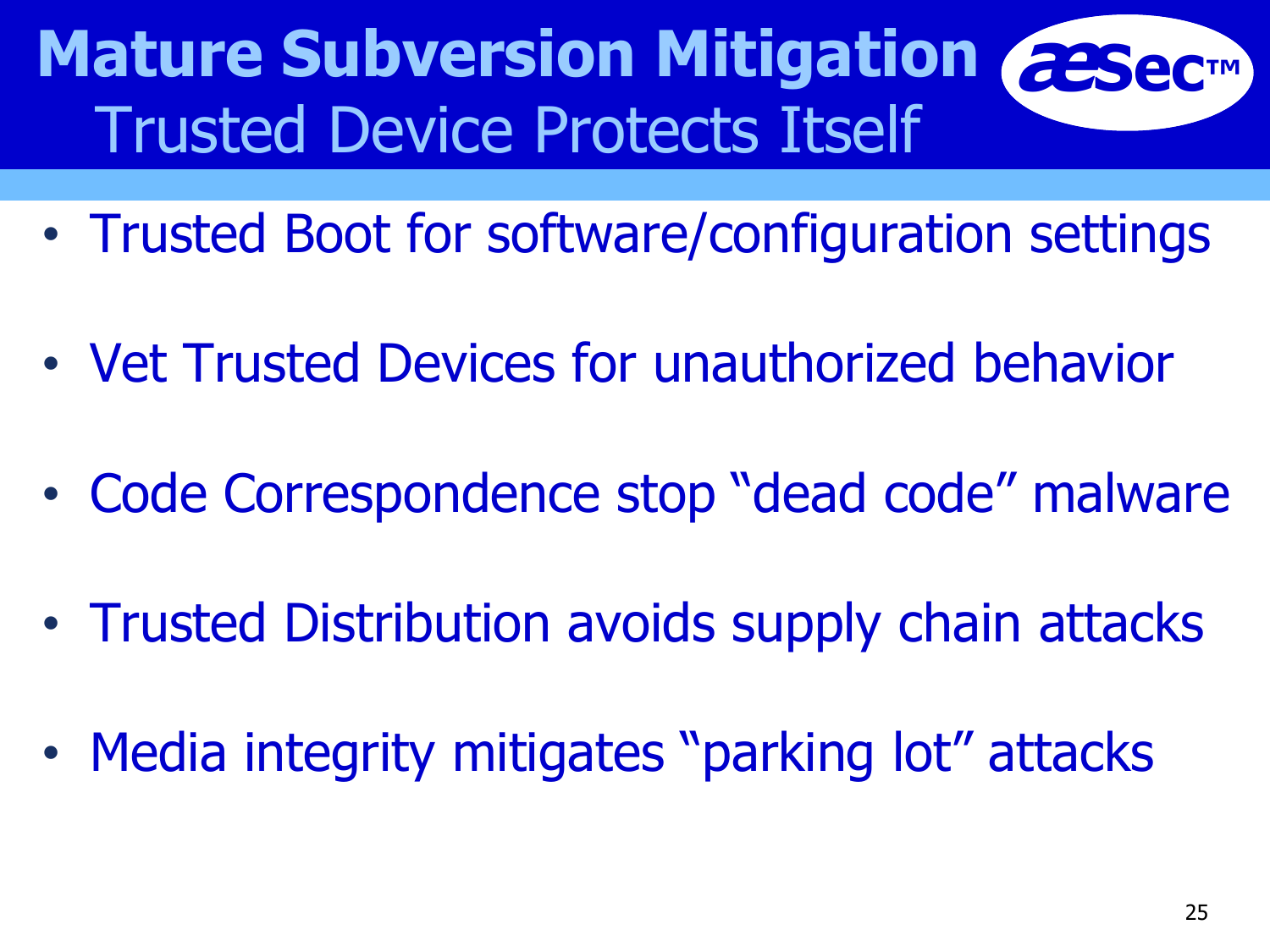#### **Mature Subversion Mitigation <sup>æ</sup>Sec™** Stopping Malware Attacks

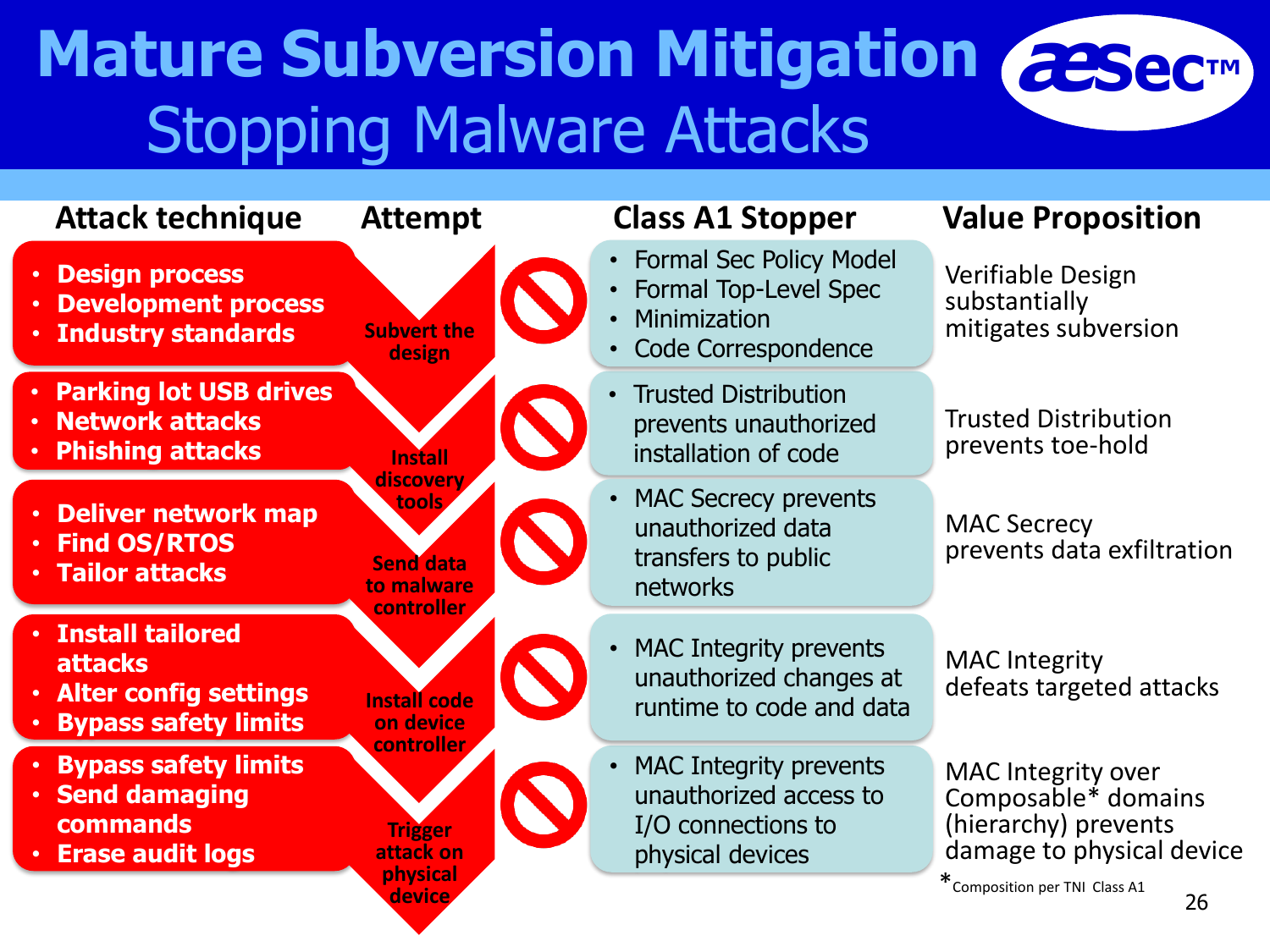## **Mature Subversion Mitigation <sup>æ</sup>Sec™** Illustrative STUXNET Mitigation

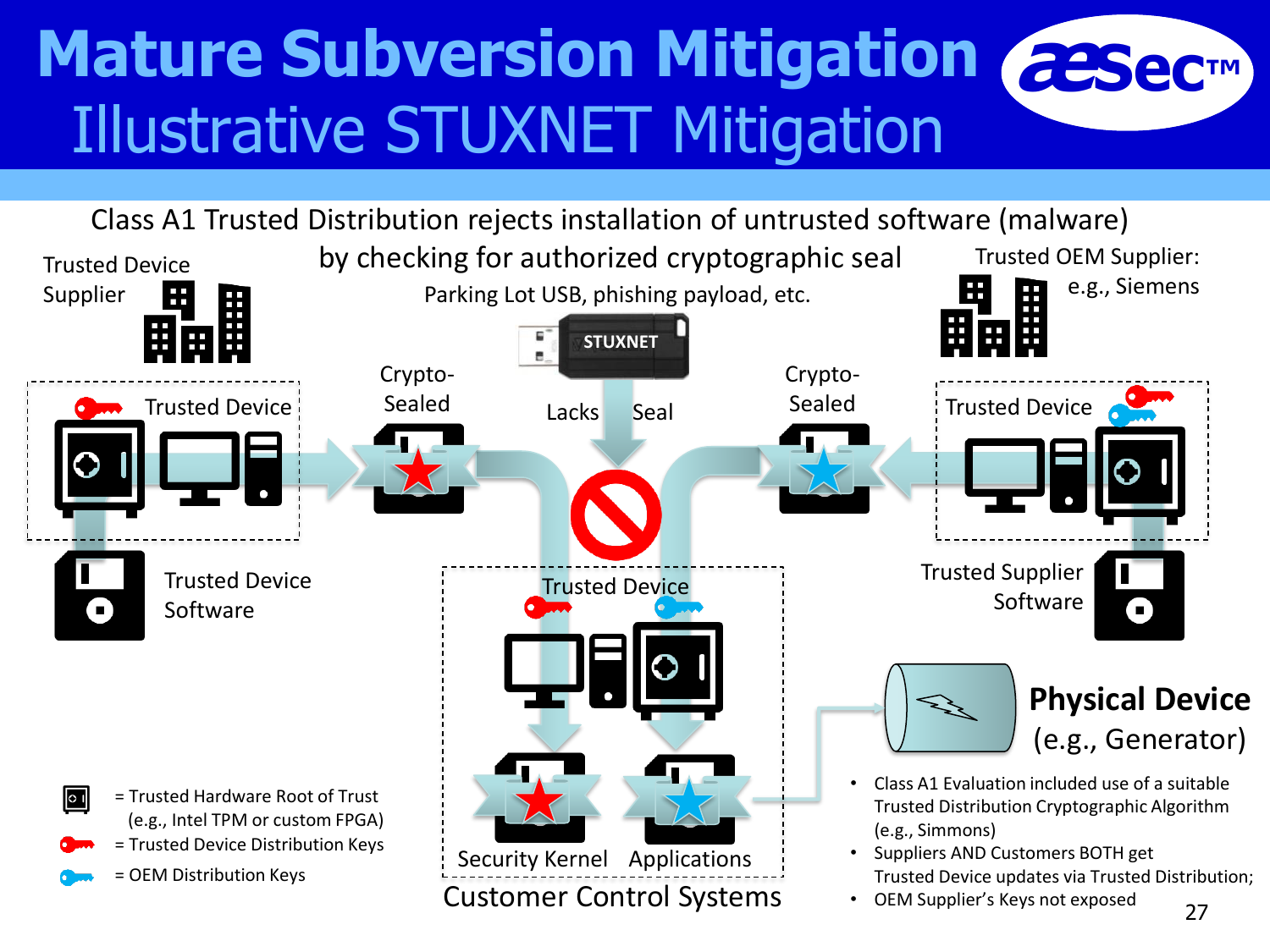

• Problem: national existential risk

• Available solution technology: security kernel

• EDS delivery path: PLC technology transfer −Original Equipment Manufacturer (OEM) model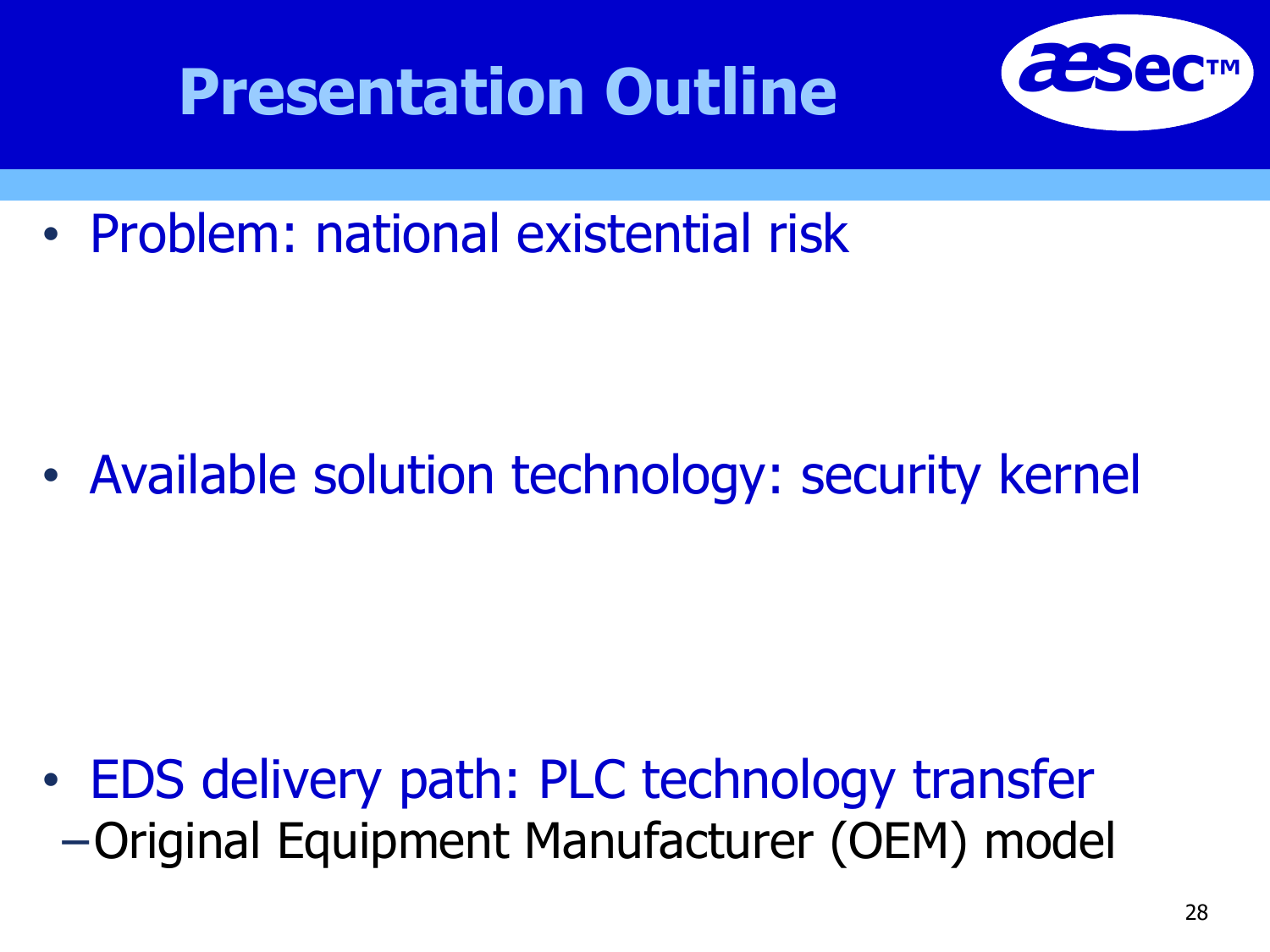## **PLC Technology Transfer** Traditional OEM Model



- Security kernel vendor offers Trusted Device
	- − Hardware & software domain-specific platform, e.g., motherboard, SOC
	- − Trusted distribution, system security certification
- OEMs & manufacturers build PLC platforms
	- − Trusted Device is part of any hardware product configuration
- VARs, ISVs, appliance vendors
	- − Add applications and system services software, use OpenPLC source
- Solution providers and system integrators
	- − Customization and integration for customers
	- − Deliver complete solutions

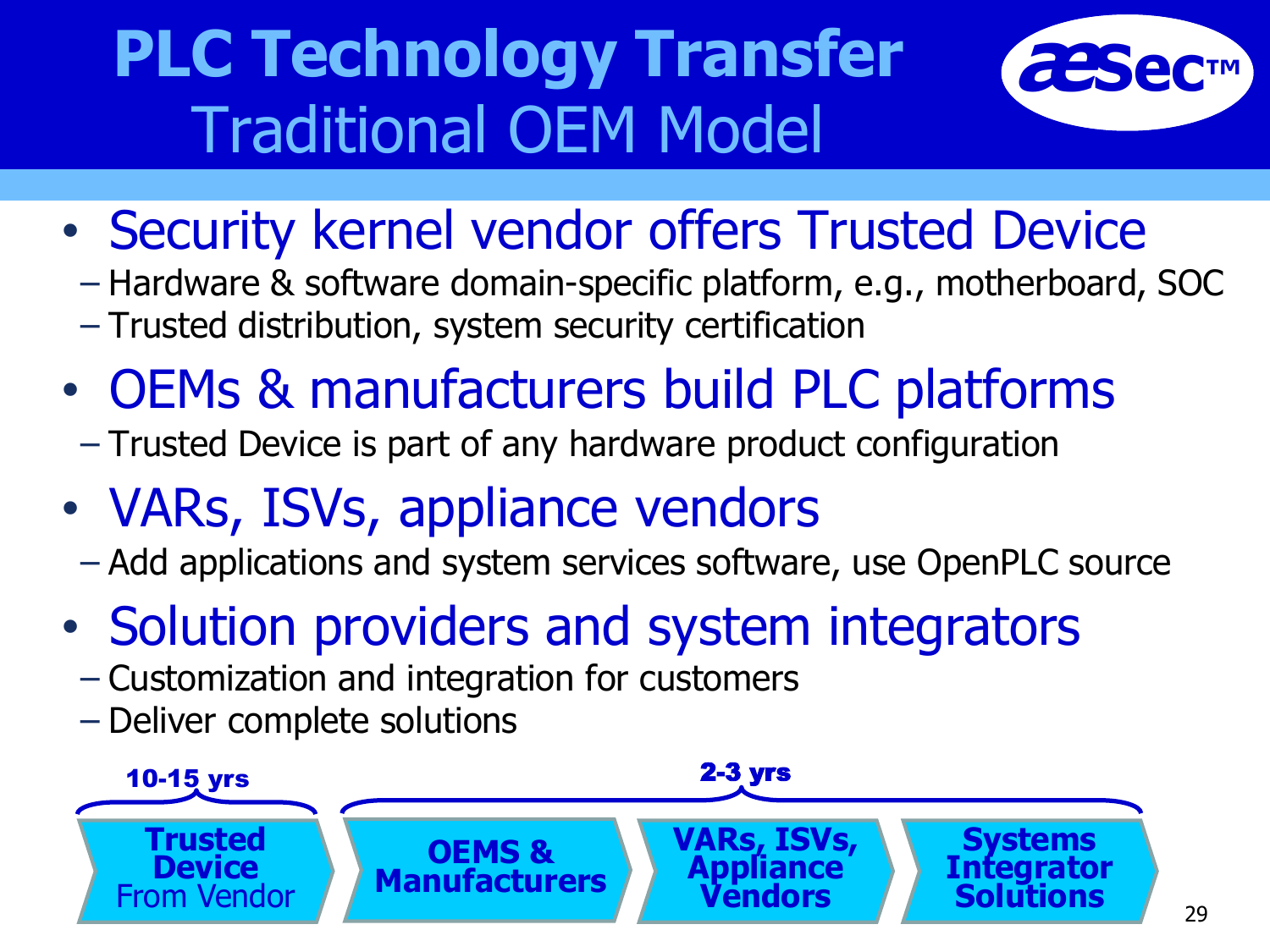# **PLC Technology Transfer** Previously Evaluations Accelerate



- "very high priority problem area"
	- −"vulnerability of our network components and
		- electronic credentials to software **subversion**"
	- −"convinced that an IC disaster looms"
- "demands that the first set of solutions"
	- −"directly leverage the designs, architectures and
		- rating maintenance plans [RAMP] which NSA has
		- previously evaluated at the **Class A1** level of assurance"
	- −"this is the **only** practical way to be confident the
		- needed solutions can be operationally deployed in the
		- next **couple of years**."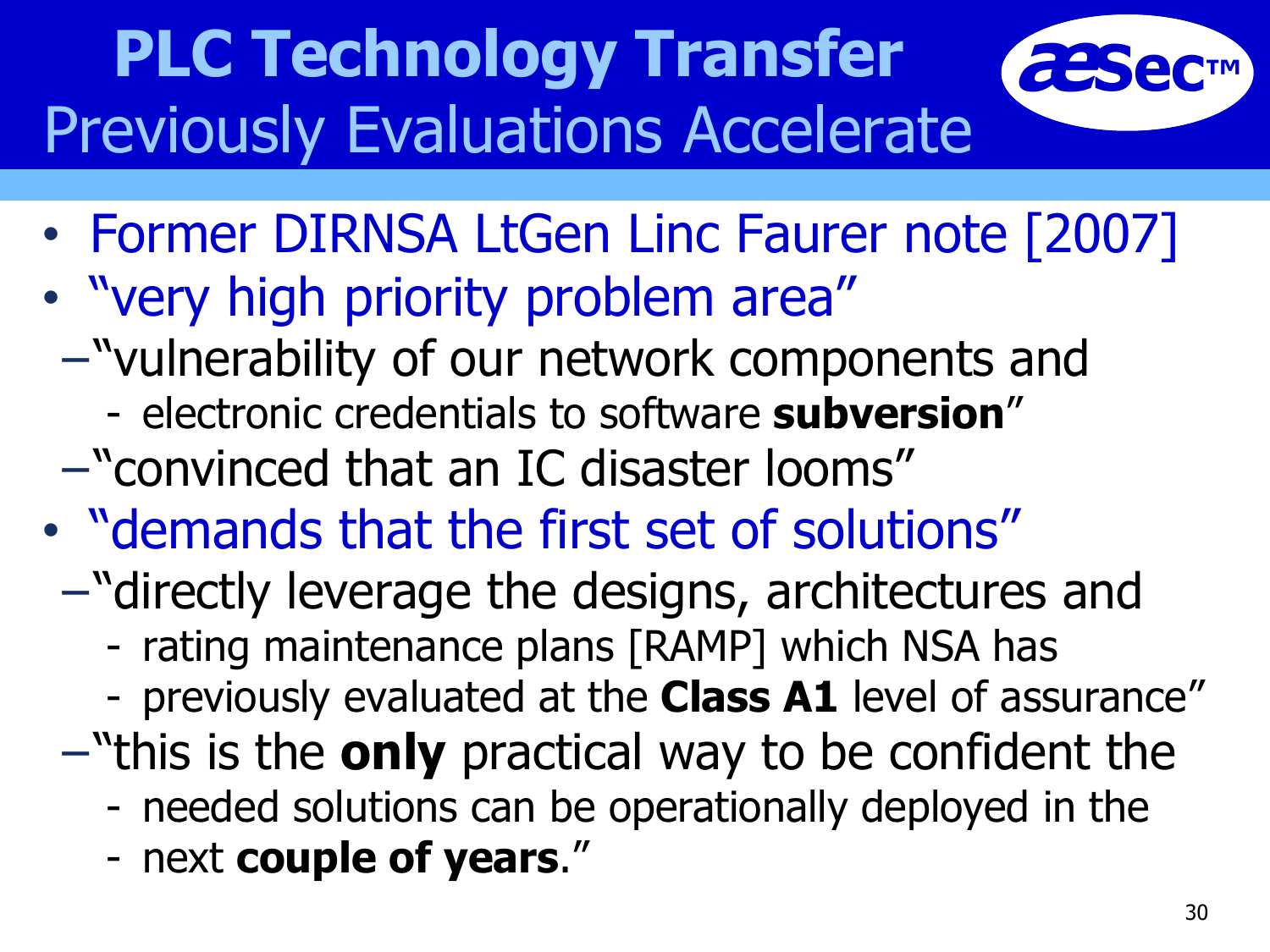# **Presentation Outline Summary**



- Problem: national existential risk
- −Poor energy delivery systems (EDS) resilience
- −Vulnerable critical cyber-physical EDS components
- Available solution technology: security kernel −Integrity Mandatory Access Controls (MAC) policy −Verifiable design for MAC enforcement
	- −Mature subversion mitigation
- EDS delivery path: PLC technology transfer −Original Equipment Manufacturer (OEM) model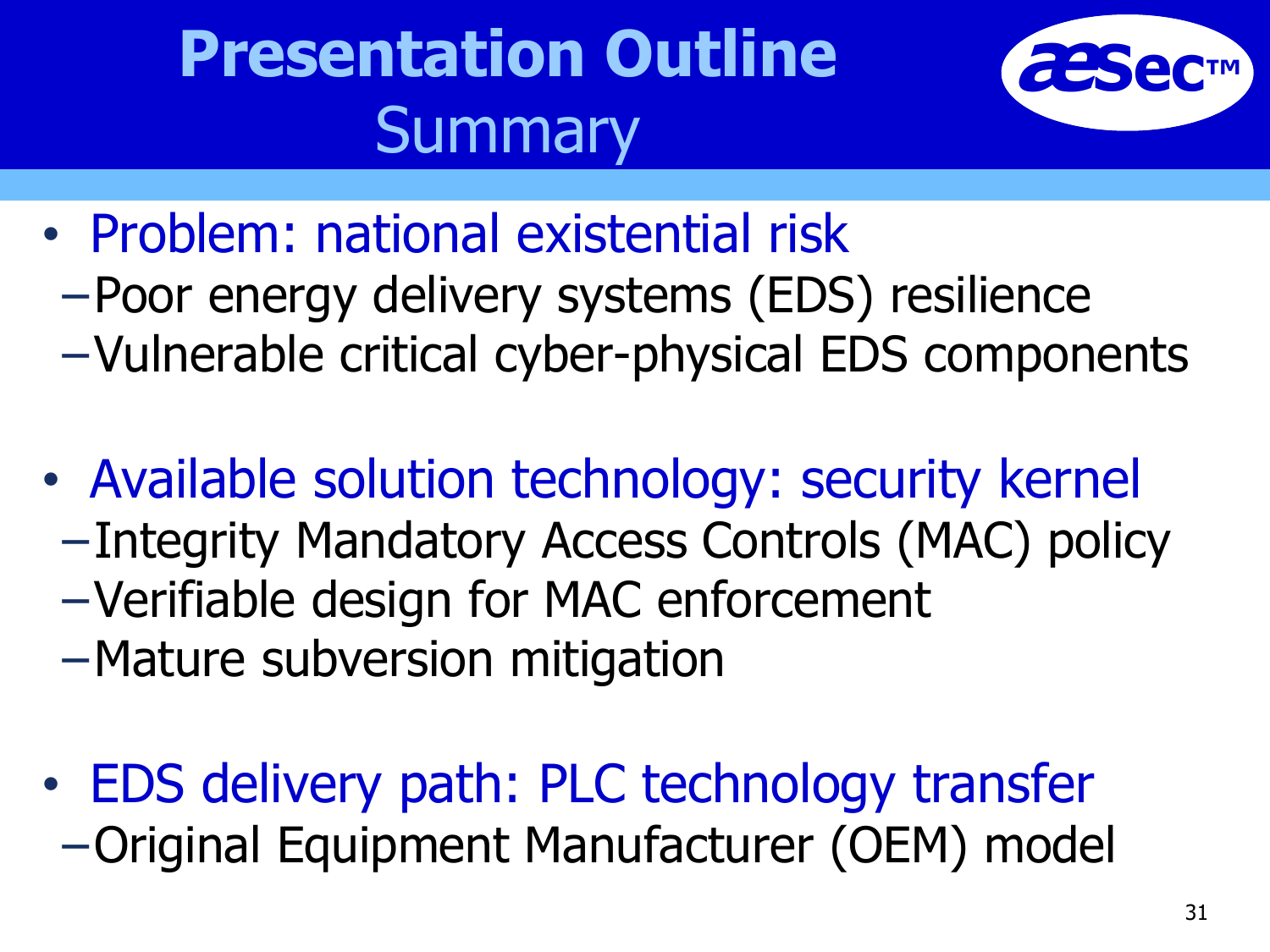# **Verifiable CPS Bottom Line**



- Critical *physical* components need verifiable PLC −Limited system risk from remaining components
- Kernel makes CPS attack surface much smaller
	- −Each *integrity MAC* domain protected from lower
	- −Security kernel verified design for unknown attacks
	- −Deals with *subversion* of security mechanisms
- PLC performance & functionality retained
	- −OEM host PLC on *trusted device* with secure OS −PLC manufacturers can use OpenPLC prototype
- Mature OEM business model & support approach −Successful security kernel OEM delivery history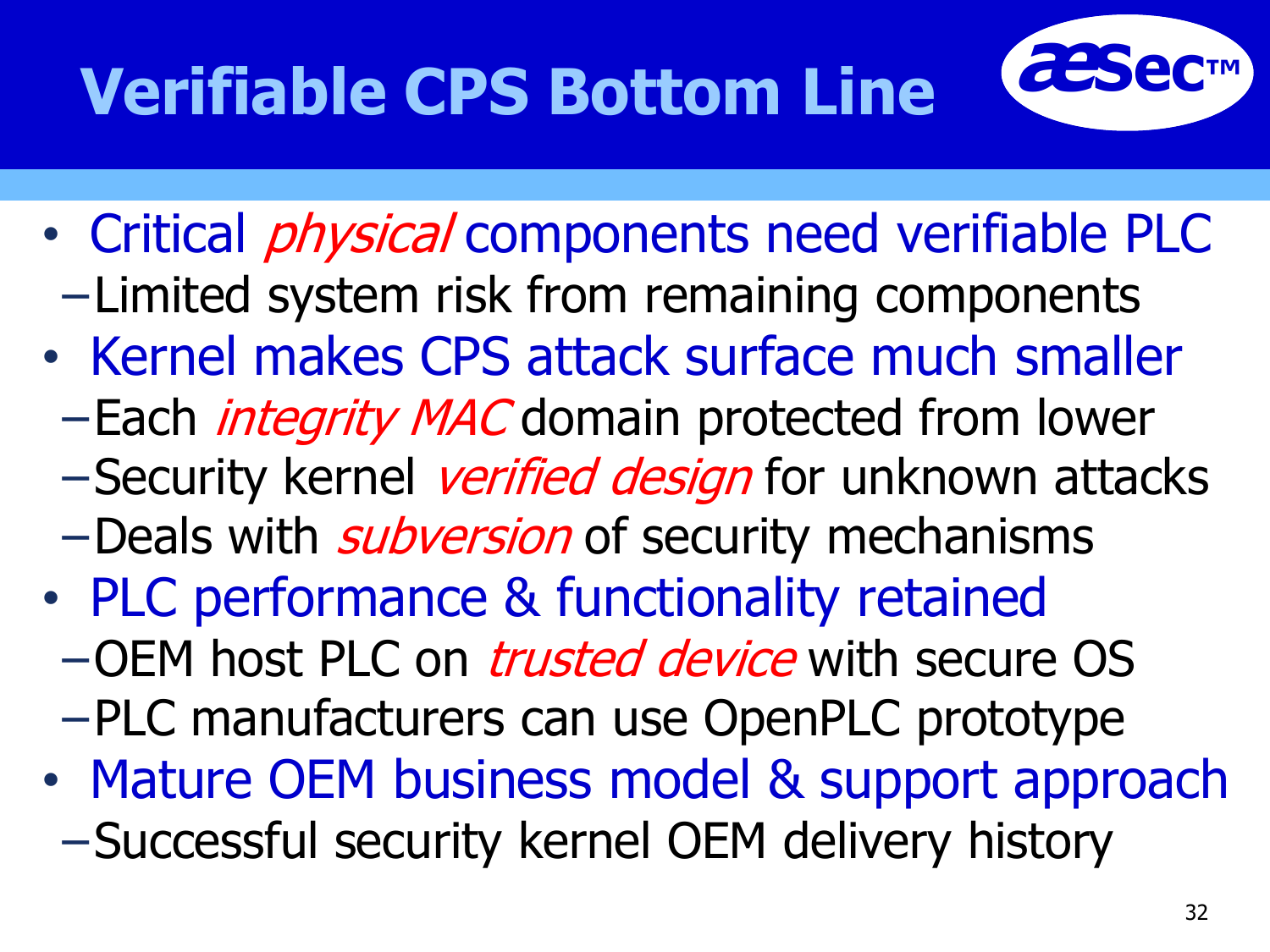

# EDS clear **NEED** for resilient CPS

# Commercial **TECHNOLGY** available

# Lack PLC manufacturer **ADOPTION**